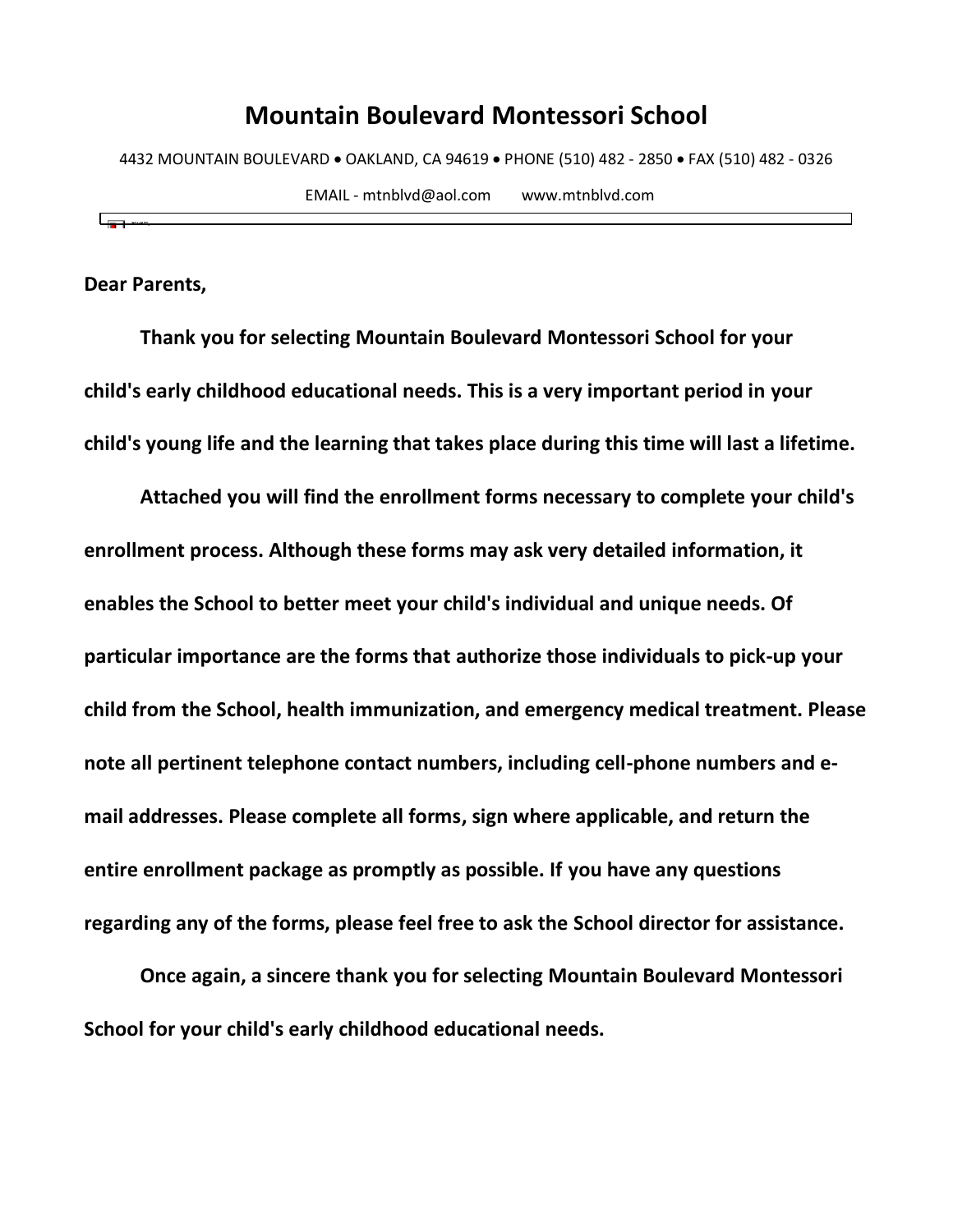4432 MOUNTAIN BOULEVARD • OAKLAND, CA 94619 • PHONE (510) 482 - 2850 • FAX (510) 482 - 0326

| $EMAIL \cdot$<br>- mtnblvd@aol.com | www.mtnblvd.com |
|------------------------------------|-----------------|
|                                    |                 |

#### **ENROLLMENT AGREEMENT PAGE 1 OF 7**

#### **PARTIES TO AGREEMENT**

This Enrollment Agreement ("Agreement") is entered into between Mountain Boulevard Montessori School (the "School") and the Parent(s)/Guardian(s) listed on page 5 of this Agreement. All references to "You" or "Your" refer, both collectively and singularly, to the Parent(s)/Guardian(s) of the child(ren) enrolled at Mountain Boulevard Montessori School. The effective date of this agreement is the latter most date following the signatures on page 5 of this Agreement.

#### **INITIAL ENROLLMENT REQUIREMENTS**

For initial enrollment at Mountain Boulevard Montessori School the following is due to secure enrollment: One Month tuition deposit (for each child enrolling), \$50.00 registration fee (one time-per family) and yearly material fee of \$150.00 (per child – due every September). The tuition deposit for initial enrollment will be used in lieu of tuition during the child's last month of attendance, per written 30-day notice of enrollment withdrawal (see pg.3).

#### **TUITION PAYMENT**

Tuition is due and payable on the first day of each new month. There is an allowed grace period for tuition payment until the 5th of the month. There are no make-up days or refunds for attendance absences due to holidays (School and/or legal), illness/sickness, personal days, off-days or vacation days.

#### **SERVICES PROVIDED**

The School will provide childcare, educational services or online classroom for the agreed upon attendance schedule. The School will provide morning and afternoon snacks. Parents will provide the lunch meal.

#### **HOURS OF OPERATION**

Hours of operation are from 7:30 A.M. to 5:30 P.M., Monday through Friday, approximately 50 weeks a year. Classes begin promptly at 9:00 A.M. We kindly ask that if You are late bringing Your child to School in the morning, to please use the rear entrance as quietly as possible so as not to disturb the classroom activities.

#### **LATE, RETURN CHECK, AND CHARGE-BACK CHARGES**

Tuition payments are late if not received by the 5th of each new month. Payments received on or after the 6th of each month will be subject to a \$7.50 charge per day that tuition is late. The only exception to this policy is when the 5th of the month falls on a weekend. In this case, tuition payment is late if not received by the next regular business day. Return check and charge-back charges are \$35.00 per transaction. The daily late pick-up charge rate is \$7.50 per minute/per child, based on the official school clock for children who are picked up after 5:30pm and are payable to Mountain Boulevard Montessori School. Any charges within this section shall include all necessary costs of collection and reasonable attorney's fees for collection.

#### **SIGN-IN/SIGN-OUT SHEETS**

The State of California Childcare State Licensing Agency (Community Care Licensing) requires that student sign in/out sheets be completed daily by the parent/guardian responsible for dropping off/picking up the child to/from School. Please be sure to provide Your full signature (not initials) and the correct time when dropping off/picking up Your child from School. We are required to provide these daily attendance records to Community Care Licensing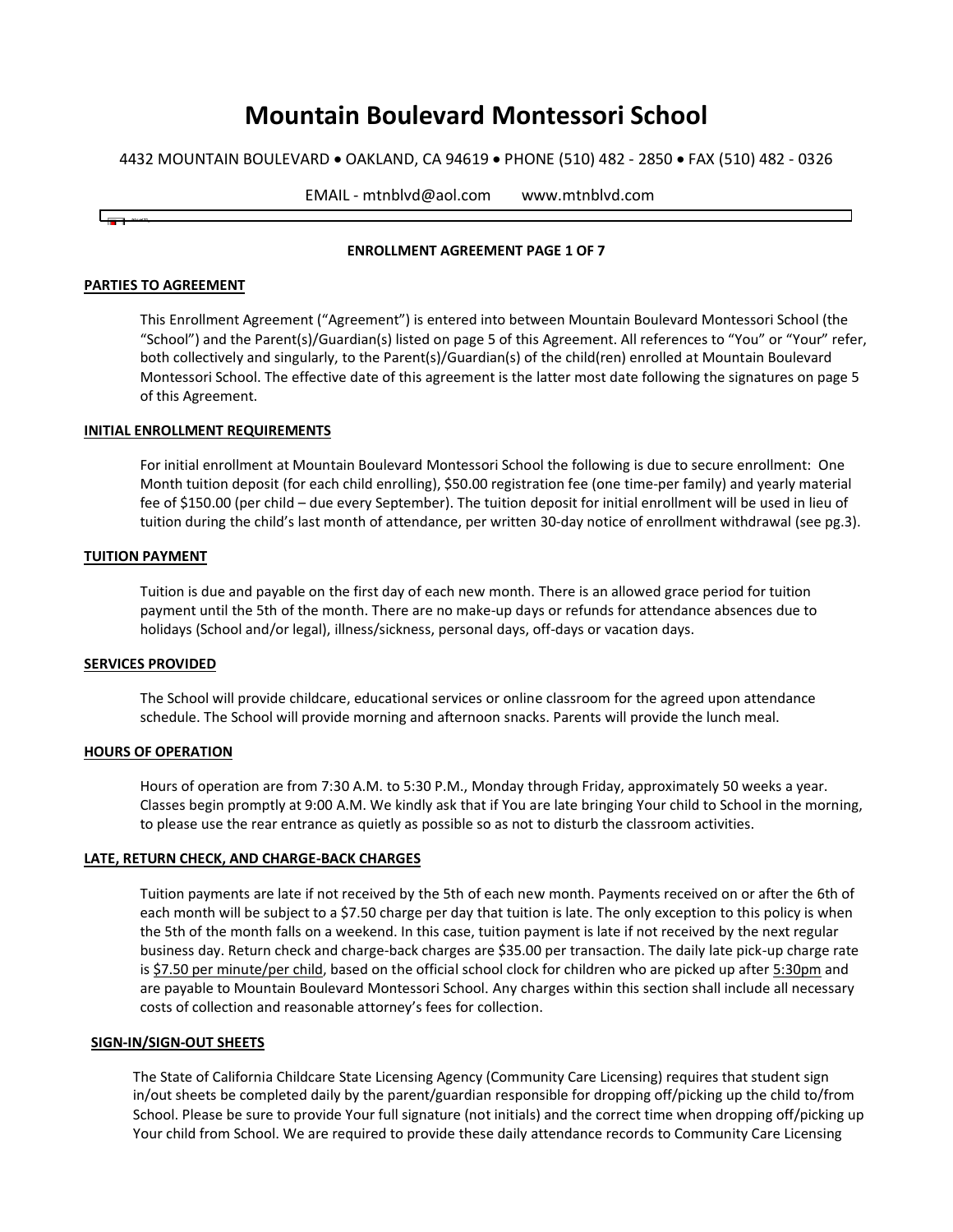4432 MOUNTAIN BOULEVARD • OAKLAND, CA 94619 • PHONE (510) 482 - 2850 • FAX (510) 482 - 0326

| EMAIL - mtnblvd@aol.com | www.mtnblvd.com |  |
|-------------------------|-----------------|--|
|                         |                 |  |

#### **ENROLLMENT AGREEMENT PAGE 2 OF 7**

upon request of inspection. Community Care Licensing can issue a fine to the School for as much as \$50.00 or more if it is found that a parent has not signed the sign-in/out sheet correctly. If this occurs, that fine will be charged to the applicable parent. Please take the time to sign the in/out sheet correctly. It is the parent's responsibility to inform any person dropping or picking up Your child of this requirement.

#### **ALTERNATE PICK-UP/DROP OFF**

If someone other than a parent will be picking up/dropping off Your child (who is not currently on Your emergency pick-up list), the School needs to be notified either by writing, by phone or in person that such person will be allowed with Your permission to pick up/drop off Your child. The School will need the name of such person so that when they arrive we are able to verify identity through a government issued identification card such as a driver's license or passport. Please note that late pick-up charges also apply to anyone that is designated to pick-up a child by a parent. The daily late pick-up charge rate is \$7.50 per minute/per child, based on the official School clock for children who are picked up after 5:30pm and are payable to Mountain Boulevard Montessori School.

#### **SCHOOL HOLIDAYS**

The School observes the following holidays: New Year's Day, January Parent-Teacher conference day, Martin Luther King's Jr. Birthday, President's Day, Spring Break Week, Memorial Day, June Parent-Teacher conference day, Independence Day, Labor Day, Columbus Day, Veteran's Day, Thanksgiving Day and the day after Thanksgiving Day. The School is also closed from the Saturday preceding Christmas Day until the Monday following New Year's Day. There will be signs posted as a reminder for parents to allow ample notice that the School will be closed on the holidays which are listed above. If there is any confusion regarding School holidays, please refer to the yearly holiday schedule that is available to parents. Please note that if a holiday falls on an attendance day, there are no makeup days allowed of any kind for any missed attendance day or schedule.

#### **VACATION-PERSONAL HOLIDAYS**

All parents vacation days, holidays (School and/or legal), personal days, off days, or sick days must be paid as School operations are open and ongoing all year. There are no makeup days or tuition refund allowed of any kind for any missed attendance day or schedule.

#### **SCHOOL SICK POLICY**

If Your child has become sick with an infectious or contagious illness and is exhibiting signs and/or symptoms such as a high-grade fever, diarrhea, nausea, cough and/or cold lasting longer than 1 week, the child needs to be kept home until he/she has been symptom free for at least 24 hours before returning to School. If Your child has been sick for two or more weeks due to illness, Your child will not be re-admitted to School without a doctor's written authorization permitting such actions. Please note that if a holiday falls on an attendance day, there are no makeup days allowed of any kind for any missed attendance day or schedule.

#### **STUDENT ILLNESS**

If Your child, in the opinion of the director and in accordance with the School's sick policy, is too ill to attend class, then arrangements must be made as soon as possible for his/her care. Children with contagious and/or infectious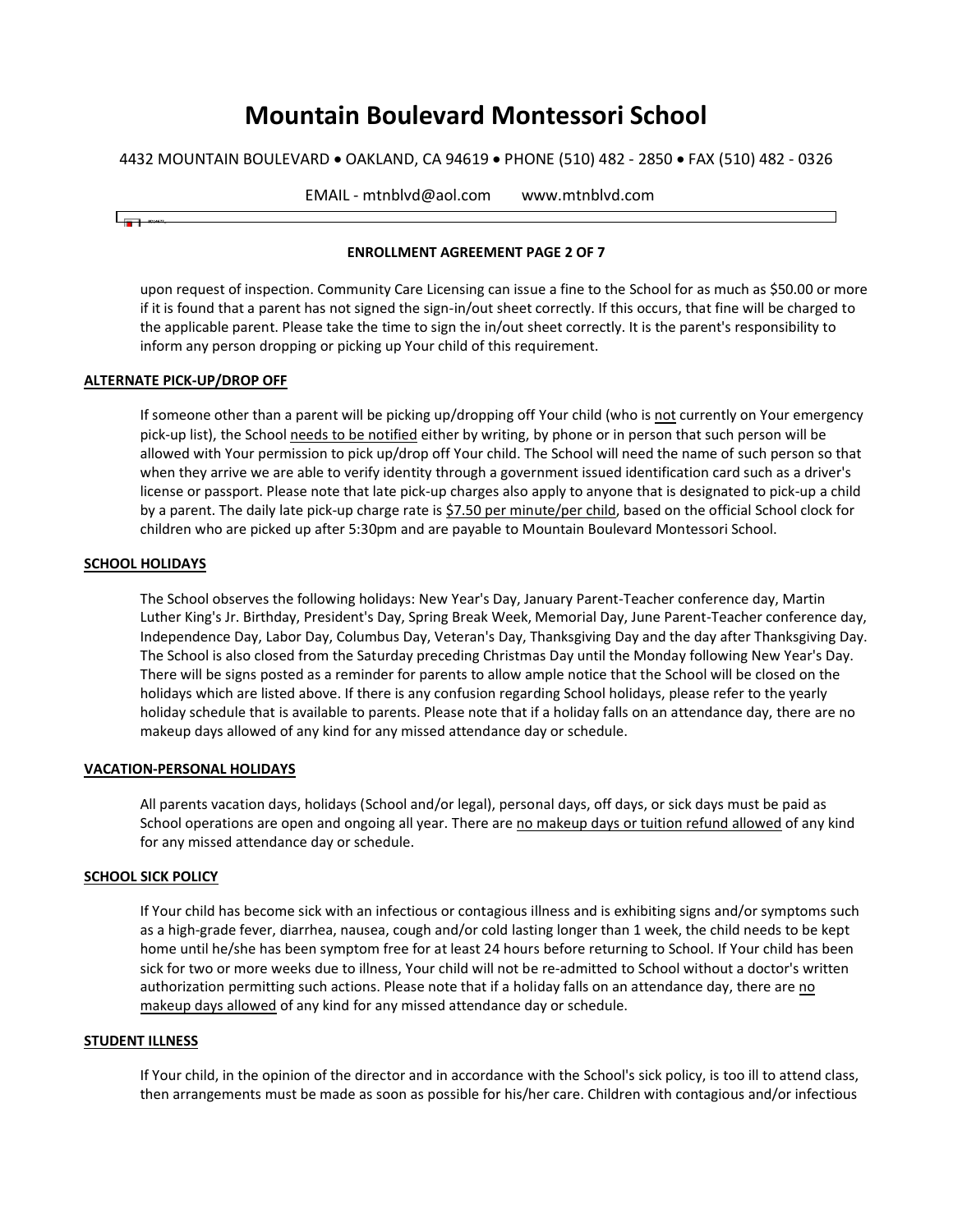4432 MOUNTAIN BOULEVARD • OAKLAND, CA 94619 • PHONE (510) 482 - 2850 • FAX (510) 482 - 0326

| EMAIL - mtnblvd@aol.com | www.mtnblvd.com |  |
|-------------------------|-----------------|--|
|                         |                 |  |

#### **ENROLLMENT AGREEMENT PAGE 3 OF 7**

diseases or fevers will be sent home. If Your child is deemed by the School Director to be too ill to attend class we ask that Your child be picked up within at least 2 hours of notification by the School. If Your child has become sick with an infectious or contagious illness and is exhibiting signs and/or symptoms such as a high-grade fever, diarrhea, nausea, cough and/or cold lasting longer than 1 week, the child needs to be kept home until he/she has been symptom free for at least 24 hours before returning to School. Please note that if Your child is absent for two weeks or more due to illness, Your child will not be re-admitted to School without a doctor's written authorization permitting such actions.

#### **STUDENT MEDICATIONS**

Please notify the director if Your child needs any medication, with specific written instructions indicating the interval and amount of dosage, required for Your child's medical condition. Additionally, please notify the director, in writing, if Your child has any allergies or special dietary needs.

#### **ALLERGIES**

If Your child has allergies please inform the School by writing a list of all pertinent allergies. The School keeps an up-to-date list for reference of children who have allergies and what they are allergic to. Also, if Your child requires special food and/or snacks please bring these items clearly labeled with Your child's name so that they may be stored at the School for Your child.

#### **TOILET TRAINING**

The completion of toilet training is not a requirement to attend Mountain Boulevard Montessori School. The School through the School director does assist each child in the toilet training process. Children who are two years of age are charged a fixed fee (included in the tuition) each month for diapering services in the amount of \$50.00. When a child reaches the age of three or older, it is re-evaluated as to whether or not the child is completely toilet trained. The School considers a child to be completely toiled trained if no accidents have occurred for a **minimum two-week period**. Please note that the diapering fee can continue for a child past the age of three or until the child is completely toiled trained according to the Mountain Boulevard Montessori School's policy.

#### **ATTENDANCE WITHDRAWAL**

A minimum of 30 days written notice is r*equired prior to* a child's withdrawal from the program. Said notice shall be submitted to the director for Mountain Boulevard Montessori School. If 30 days written notice is not given then You shall be responsible for the agreed tuition costs of the unfulfilled term of the enrollment contract.

#### **ENROLLMENT TERMINATION**

The policy and protocol for any termination of enrollment services, whether as a result of a child's and/or parent's actions is described as follows:

- The child is unable to adjust classroom rules for acceptable behavior after a reasonable adjustment period. Such adjustment periods normally last 2-4 weeks.
- Repeated incidents of physical or verbal inappropriate behavior towards staff and/or other students. Such examples of inappropriate behavior are inclusive but not limited to the following: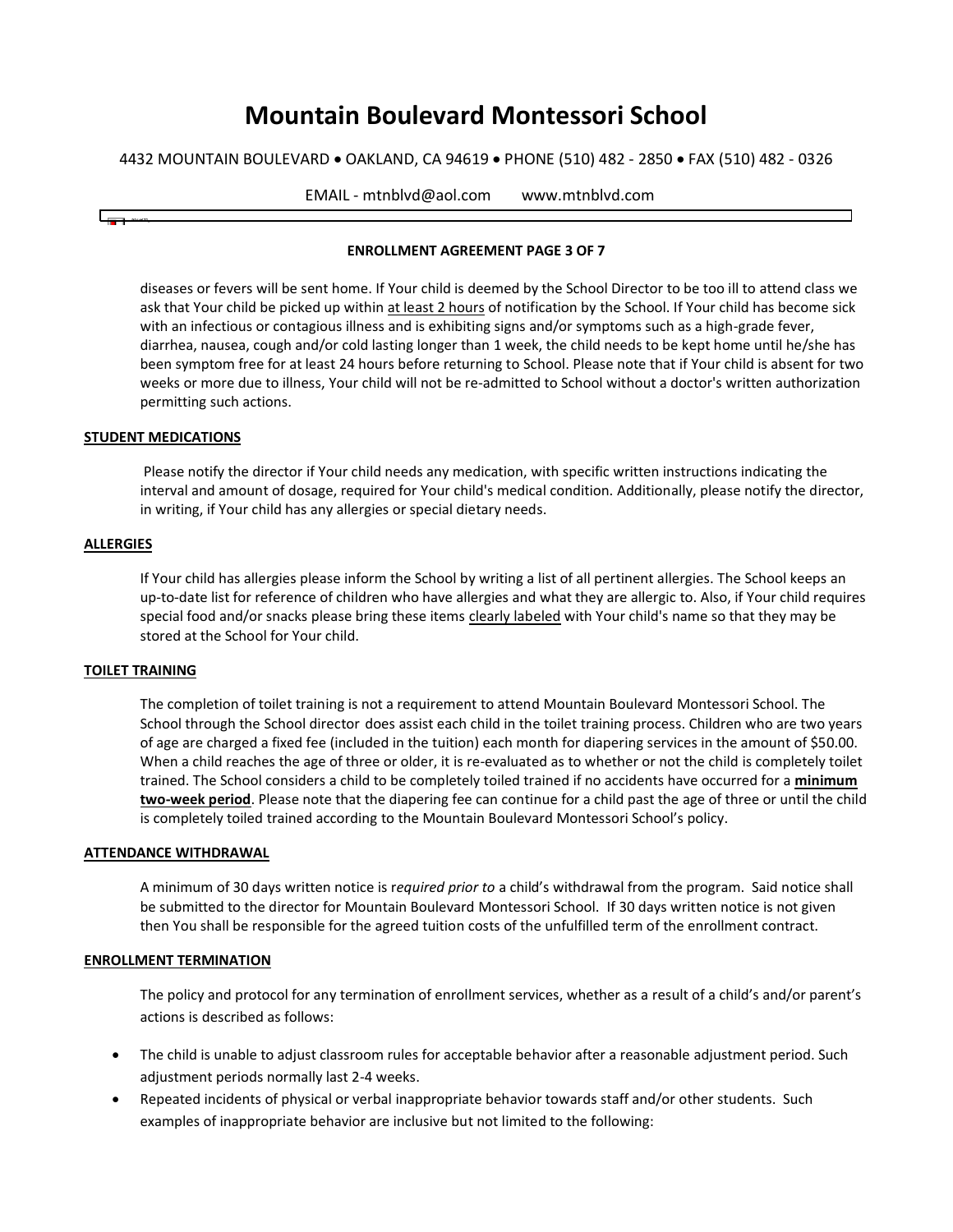4432 MOUNTAIN BOULEVARD • OAKLAND, CA 94619 • PHONE (510) 482 - 2850 • FAX (510) 482 - 0326

┓

|                                                                                                                                                                                                                                                                                                                                                                                                                                   | <b>EMAIL</b><br>mtnblvd@aol.com | www.mtnblvd.com |
|-----------------------------------------------------------------------------------------------------------------------------------------------------------------------------------------------------------------------------------------------------------------------------------------------------------------------------------------------------------------------------------------------------------------------------------|---------------------------------|-----------------|
| $\overline{ }$ $\overline{ }$ $\overline{ }$ $\overline{ }$ $\overline{ }$ $\overline{ }$ $\overline{ }$ $\overline{ }$ $\overline{ }$ $\overline{ }$ $\overline{ }$ $\overline{ }$ $\overline{ }$ $\overline{ }$ $\overline{ }$ $\overline{ }$ $\overline{ }$ $\overline{ }$ $\overline{ }$ $\overline{ }$ $\overline{ }$ $\overline{ }$ $\overline{ }$ $\overline{ }$ $\overline{ }$ $\overline{ }$ $\overline{ }$ $\overline{$ |                                 |                 |

#### **ENROLLMENT AGREEMENT PAGE 4 OF 7**

- a. Defiance of staff authority
- b. Verbal abuse of staff and/or other students
- c. Uncontrollable or spontaneous behavior such as tantrums, screaming, behavioral outbursts impacting the order of the classroom or playground
- d. Unprovoked physical assaults on other students and/or staff such as scratching, hitting, punching, kicking, tackling, pushing, tripping, biting, pinching
- Parent/guardian fails to comply with school policies after verbal or written notification by school management
- Non-payment of tuition
- Chronic late pick-up of child after school closing time
- Parent request for special behavioral or education services for their child, at the exclusion of other children in the program, that cannot be reasonably delivered by the school staff and curriculum in the opinion of school management
- Immediate causes for termination of services are as follows:
	- a. Parents/guardians physically, verbally, or expressing themselves in a perceived threatening or intimidating behavior to school, students, or other parents
	- b. Perceived dangerous behavior by a parent or students to others

#### **REFUNDS**

Should it become necessary to terminate Your child's enrollment for any reason, no refunds will be issued.

#### **ATTENDANCE CHANGES**

Should it become necessary to change Your agreed attendance schedule, one month's (at least 30 calendar days) notice, in writing must be submitted to the director prior to the proposed effective date of the change. Please note that any new attendance schedule will be subject to the prevailing tuition charge. Please note there is a \$25.00 charge for changing Your child's attendance schedule to attend fewer days per week (i.e. changing from a 5-day attendance schedule to a 3-day attendance schedule). There is no charge to change Your child's attendance schedule to include more days (i.e. changing from a 3-day attendance schedule to a 5-day attendance schedule). Please note that if a holiday falls on an attendance day, there are no makeup days allowed of any kind for any missed attendance day or schedule.

#### **TERM OF AGREEMENT**

The term of this Agreement is one calendar year from the effective date of this Agreement. This Agreement shall automatically renew on the anniversary date until the School is notified in writing otherwise.

#### **AGREEMENT TERMINATION**

Should it become necessary to terminate Your child's enrollment at the School, such actions will be based upon the following criteria. First, any actions jeopardizing the health and safety of any student will be grounds for termination. Second, any actions impeding the orderly management of the School will be grounds for termination.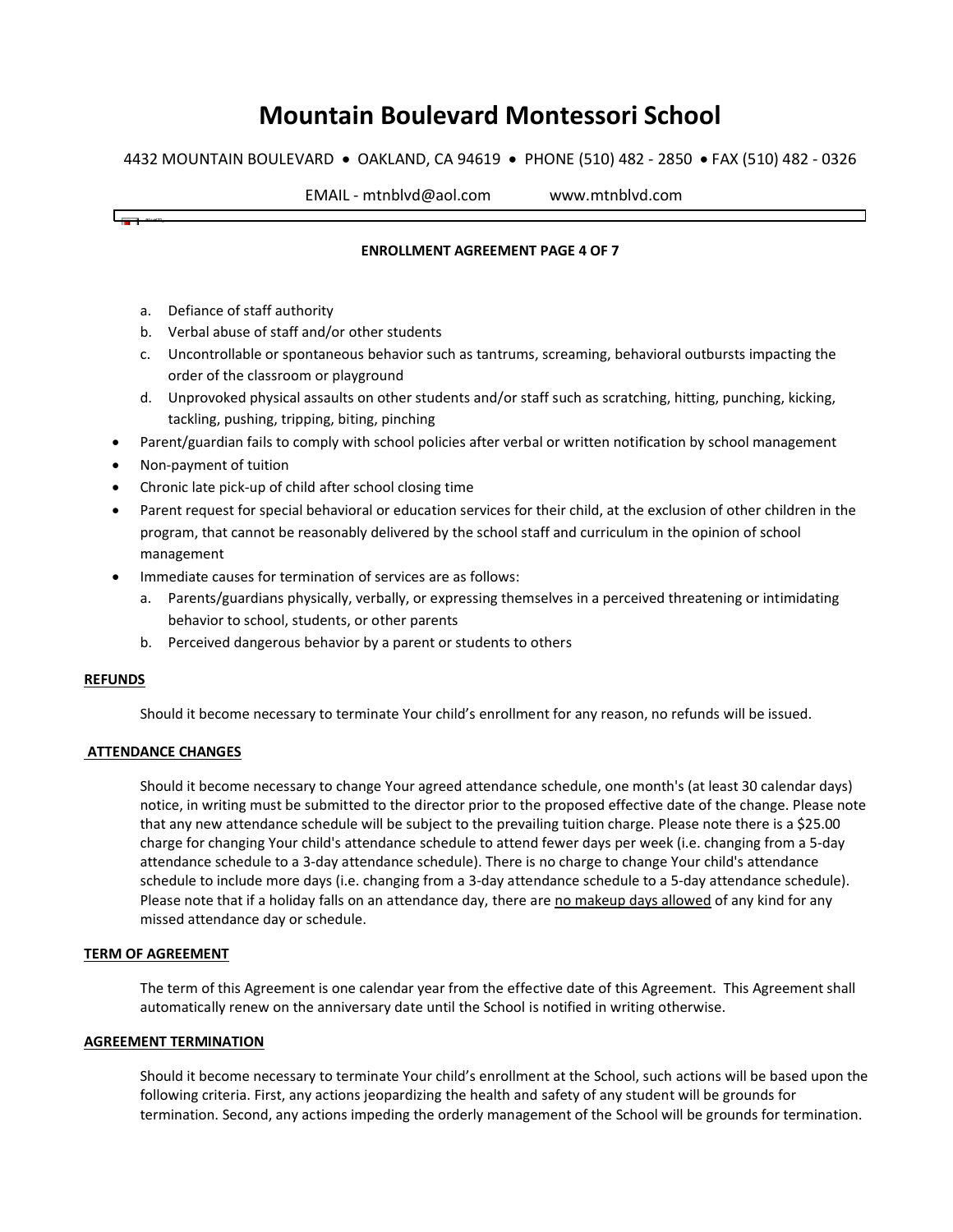4432 MOUNTAIN BOULEVARD • OAKLAND, CA 94619 • PHONE (510) 482 - 2850 • FAX (510) 482 - 0326

EMAIL - mtnblvd@aol.com www.mtnblvd.com

#### **ENROLLMENT AGREEMENT PAGE 5 OF 7**

Any agreement termination and/or tuition refund will be issued at the discretion and judgment of the School director based upon the above criteria.

#### **OUTSIDE TEACHER EMPLOYMENT**

Any outside teacher employment (i.e. babysitting, tutoring, teaching, etc.) from Mountain Boulevard Montessori School is strictly prohibited, as it is a conflict of interest for teachers, students and parents within the school.

#### **ANNUAL MATERIAL FEE**

حصا

There is an annual materials fee due yearly in September in the amount of \$150.00. This cost covers a wide array of student's individual workbooks, class materials (pencils, colored pencils), photocopying and refurbishing/repair of Montessori materials, integration of new classroom materials, etc.

#### **STUDENT PERSONAL ITEMS**

The School shall not be held responsible for damages or loss to any personal belongings especially items such as toys, family items, personal items (such as blankets, clothing, etc.) or other items considered to be special to the child that can occur as a result of being brought to School. It is preferable that the aforementioned not be brought to the School. Please clearly label all items that Your child's name that is brought to School (clothes, blankets, food containers, etc.)

#### **STUDENT PHOTOS**

Taking photos of any student enrolled in the School other than your own child while on the School grounds is not permitted. Taking photos of students other than your child can create a potential safety hazard as the School has no control over where these pictures end up (social media websites, etc.) Taking photos while on school grounds also causes a disruption to normal daily functions. Please speak with the School Director to clarify this policy.

#### **STUDENT RECORDS/IMMUNIZATIONS**

Each individual students files are considered to be confidential information that is available to a child's parents/guardians upon request. Upon Your child's initial attendance at the School, an up-to-date immunization record and signed by a doctor, is required for each child by the State of California Department of Health and Human Services.

#### **SCHOOL EVALUATION CONTRACT PROVISIONS**

The policy, protocol, and enrollment contract clause for school evaluations for student leaving and/or graduating from our program.

Any school evaluation(s) performed for any student is subject to the following policy:

- The first school evaluation is performed pro bono.
- Any additional evaluations and/or copies are subject to a \$50.00 per evaluation/copy.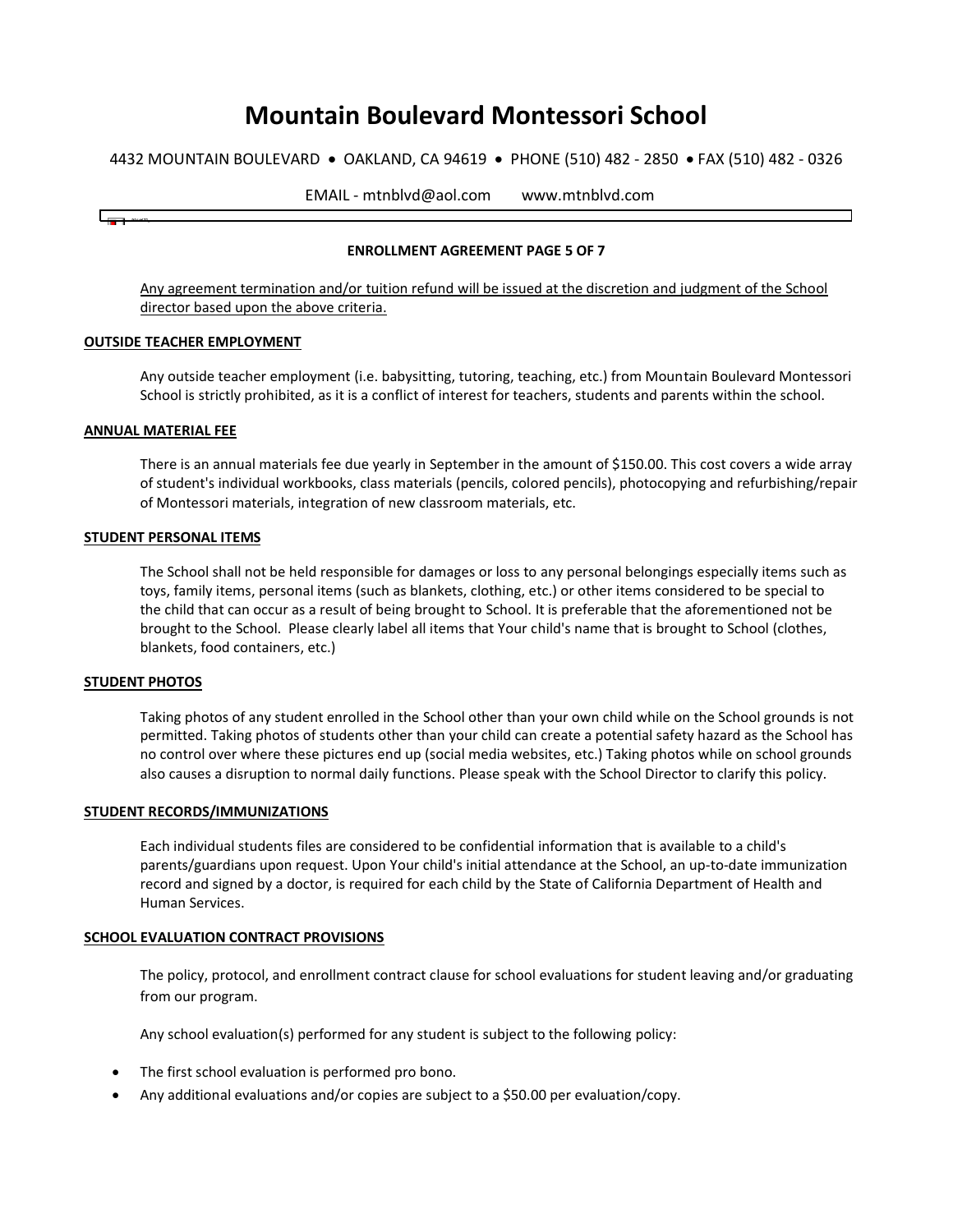4432 MOUNTAIN BOULEVARD • OAKLAND, CA 94619 • PHONE (510) 482 - 2850 • FAX (510) 482 - 0326

| EMAIL<br>mtnblvd@aol.com · | www.mtnblvd.com |  |
|----------------------------|-----------------|--|
|                            |                 |  |

#### **ENROLLMENT AGREEMENT PAGE 6 OF 7**

#### **ARBITRATION OF DISPUTES**

The School and Parent(s)/Guardian(s) agree that any dispute or claim in law or equity arising between them out of this Agreement or any other transaction or incident shall be decided by neutral binding arbitration. The arbitrator shall be a retired judge or justice, or any attorney with at least 5 years of experience as an arbitrator. The parties shall have the right to discovery in accordance with California Code of Civil Procedure section 1283.05. In all other respects the arbitration shall be conducted in accordance with Title 9 of Part 3 of the Code of Civil Procedure. Judgement upon the award of the arbitrator(s) may be entered into any court having jurisdiction. Enforcement of this agreement to arbitrate shall be governed by the Federal Arbitration Act. Exclusions from the agreement for arbitration of disputes are specified in paragraph entitled 'EXCLUSIONS FROM ARBITRATION DISPUTES'.

NOTICE: BY INITIALING IN THE SPACE BELOW YOU ARE AGREEING TO HAVE ANY DISPUTE ARISING OUT OF THE MATTERS INCLUDED IN THE 'ARBITRATION OF DISPUTES' PROVISION DECIDED BY NEUTRAL ARBITRATION AS PROVIDED BY CALIFORNIA LAW AND YOU ARE GIVING UP ANY RIGHTS YOU MIGHT POSSESS TO HAVE THE DISPUTE LITIGATED IN A COURT OR JURY TRIAL. BY INITIALING IN THE SPACE BELOW YOU ARE GIVING UP YOUR JUDICIAL RIGHTS TO DISCOVERY AND APPEAL. UNLESS THOSE RIGHTS ARE SPECIFICALLY INCLUDED IN THE ARBITRATION OF DISPUTES PROVISION. IF YOU REFUSE TO SUBMIT TO ARBITRATION AFTER AGREEING TO THIS PROVISION YOU MAY BE COMPELLED TO ARBITRATE UNDER THE AUTHORITY OF THE CALIFORNIA CODE OF CIVIL PROCEDURE. YOUR AGREEMENT TO THIS ARBITRATION PROVISION IS VOLUNTARY.

WE HAVE READ AND UNDERSTAND THE FOREGOING AND AGREE TO SUBMIT DISPUTES ARISING OUT OF THE MATTERS INCLUDED IN THE 'ARBITRATION OF DISPUTES' PROVISION TO NEUTRAL ARBITRATION.

School's Initials \_\_\_\_\_\_ Parent(s')/Guardian(s') Initials \_\_\_\_\_ \_\_\_\_\_\_

#### **EXCLUSIONS FROM ARBITRATION DISPUTES**

The preceding 'ARBITRATION OF DISPUTES' provision does not apply to any matter that is within the jurisdiction of a probate court, small claims court (as set forth in California Code of Civil Procedure section 116.110 *et seq.*), or bankruptcy court.

#### **RIGHTS OF THE LICENSING AGENCY**

Department of Social Services/Community Care Licensing (DSS/CCL) requires that parents are informed of the rights reserved under Title 22 by DSS/CCL to interview and examine children without parental notification.

#### **NOTICE OF NON-DISCRIMINATION**

Mountain Boulevard Montessori School is operated on a non-discriminatory basis.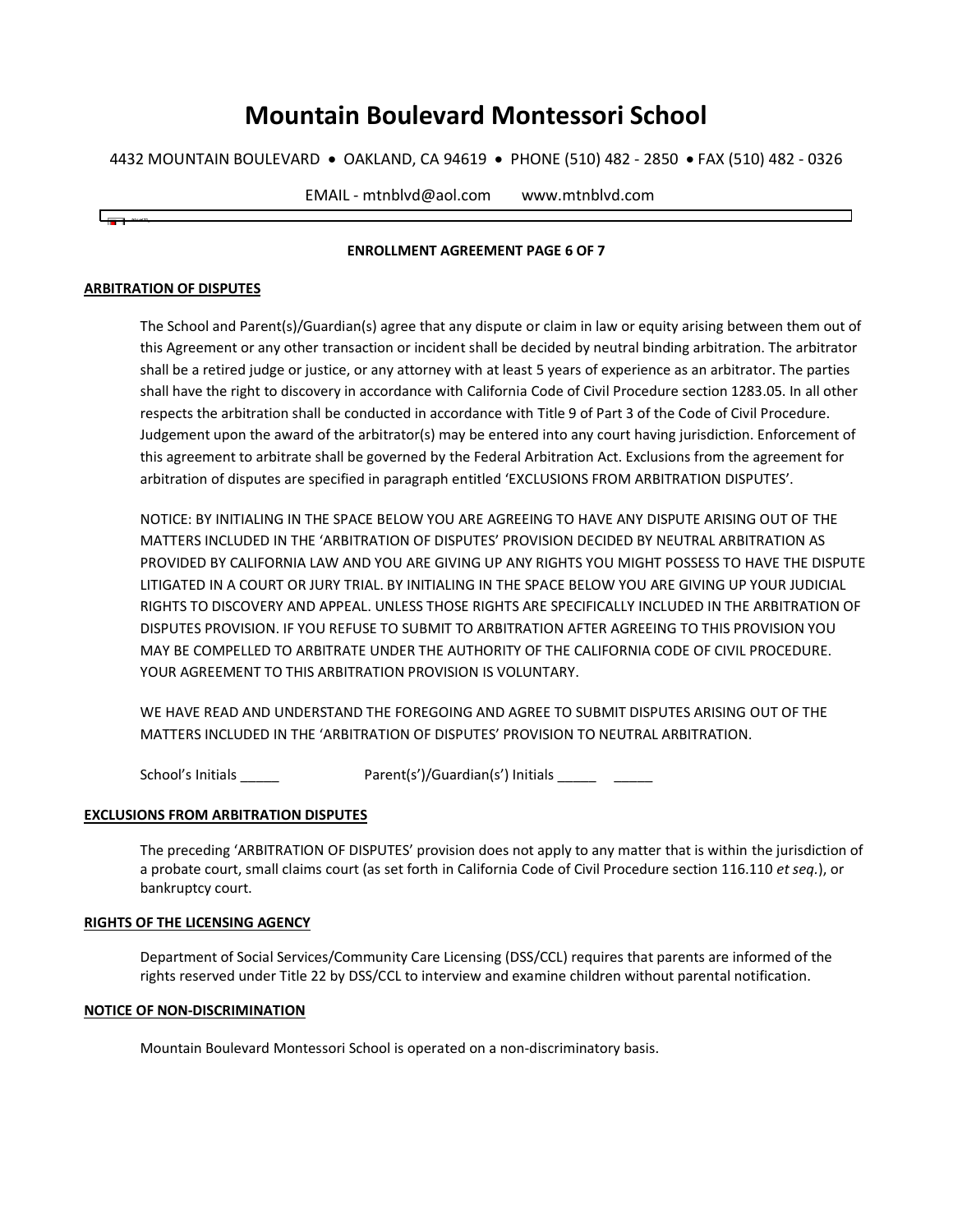4432 MOUNTAIN BOULEVARD • OAKLAND, CA 94619 • PHONE (510) 482 - 2850 • FAX (510) 482 - 0326

| the control of the control of the control of the control of the control of the control of the control of the control of the control of the control of the control of the control of the control of the control of the control | EMAIL - mtnblvd@aol.com www.mtnblvd.com |  |
|-------------------------------------------------------------------------------------------------------------------------------------------------------------------------------------------------------------------------------|-----------------------------------------|--|
|                                                                                                                                                                                                                               | <b>ENROLLMENT AGREEMENT PAGE 7 OF 7</b> |  |
| I/We have read, understand, and agree to the provisions and conditions of this enrollment agreement and give my/our                                                                                                           |                                         |  |
| permission for my/our children to attend Mountain Boulevard Montessori School.                                                                                                                                                |                                         |  |
|                                                                                                                                                                                                                               |                                         |  |
| for full-time (Monday-Friday) attendance or at the monthly tuition rate of _______________ for part time attendance of                                                                                                        |                                         |  |
| either (Monday, Wednesday, Friday) or (Tuesday, Thursday) schedule.                                                                                                                                                           |                                         |  |
|                                                                                                                                                                                                                               |                                         |  |
|                                                                                                                                                                                                                               |                                         |  |
|                                                                                                                                                                                                                               |                                         |  |
|                                                                                                                                                                                                                               |                                         |  |
|                                                                                                                                                                                                                               |                                         |  |
| Acceptance on behalf of Mountain Boulevard Montessori School                                                                                                                                                                  |                                         |  |
|                                                                                                                                                                                                                               | Date                                    |  |

**"Our care of the children should be governed not by the desire to 'make them learn things', but by the endeavor always to keep burning within them the light which is called intelligence" – Maria Montessori**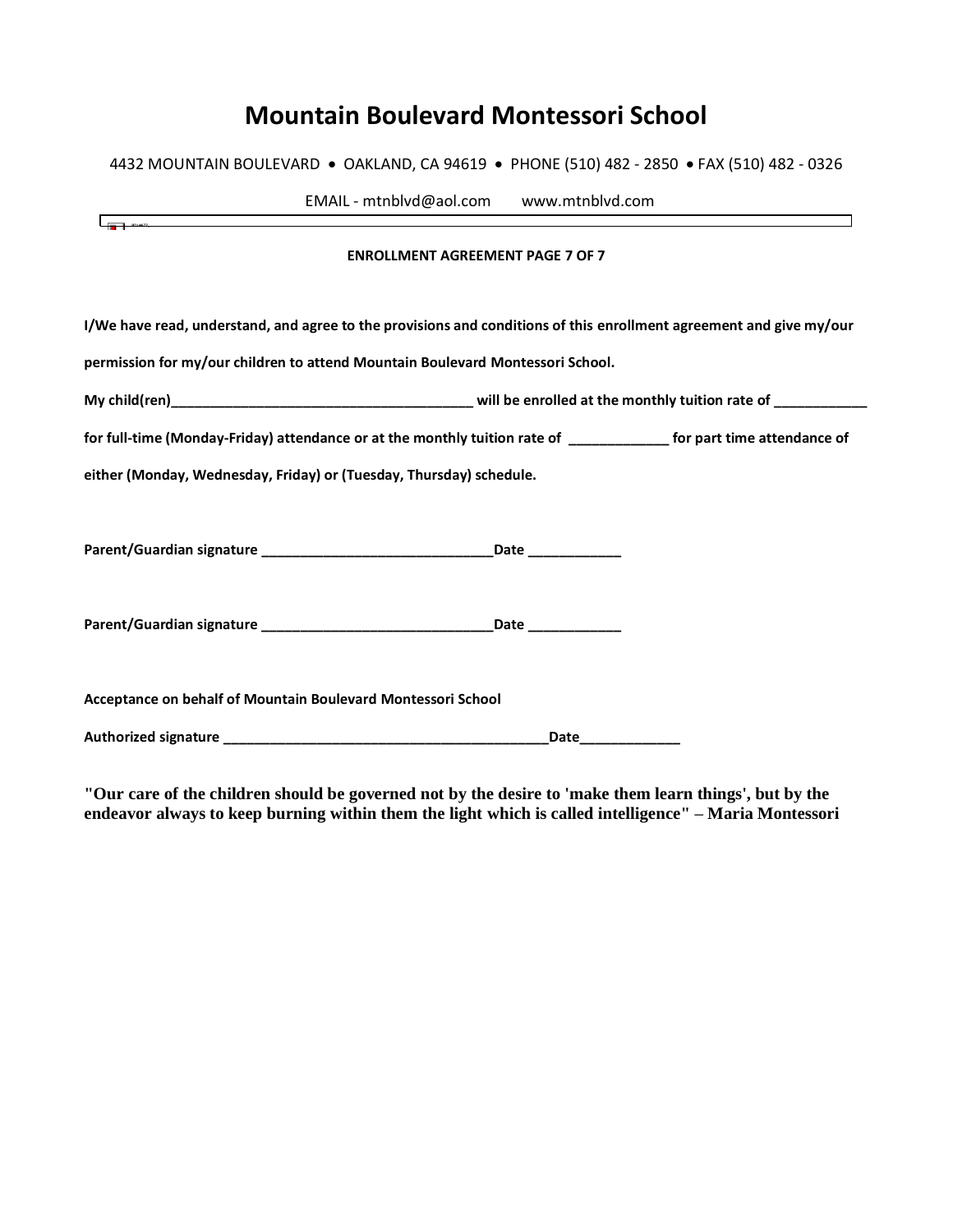4432 MOUNTAIN BOULEVARD • OAKLAND, CA 94619 • PHONE (510) 482 - 2850 • FAX (510) 482 - 0326

EMAIL - mtnblvd@aol.com www.mtnblvd.com

# **STUDENT TUITION FEES**

| <b>STUDENTS 3-6 YEARS OF AGE</b> |                    |                             |                                            |
|----------------------------------|--------------------|-----------------------------|--------------------------------------------|
|                                  | <b>5 FULL DAYS</b> | (MONDAY - FRIDAY)           | \$2,195.00 PER MONTH - INCLUSIVE OF PRICE* |
|                                  | <b>3 FULL DAYS</b> | (MONDAY, WEDNESDAY, FRIDAY) | \$1,995.00 PER MONTH - INCLUSIVE OF PRICE* |
|                                  | <b>2 FULL DAYS</b> | (TUESDAY, THURSDAY)         | \$1,895.00 PER MONTH - INCLUSIVE OF PRICE* |
|                                  |                    |                             |                                            |

**Inclusive classes/instruction to the cost of tuition for the 3-6 age group are as follows:** 

- Music & Movement class
- Music Education Class
- Art instruction

سبصا

- Mandarin and Spanish language instruction
- Gymnastics class
- Age-appropriate work with Wi-Fi computers
- Three separate snacks are given each day which consist of fruit/vegetables, milk and juice
- Parents are expected to provide their child's individual lunch. Microwaves are available for parents that provide a heat-up meal or container for their child
- An extra diapering fee of \$50.00 per month **may be included** in the cost of tuition if its determined that a child is three years of age and not toilet-trained. This fee will be incurred until it is determined by the School that the child has been accident-fee for a **minimum of a two-week period**.
- **Please note - An annual material-fee of \$150.00 per student is due every September**

|                         | <b>STUDENTS 2-3 YEARS OF AGE</b>                                                                                                 |                                                                                            |                                                                                                                    |  |
|-------------------------|----------------------------------------------------------------------------------------------------------------------------------|--------------------------------------------------------------------------------------------|--------------------------------------------------------------------------------------------------------------------|--|
| <b>5 FULL DAYS</b><br>П |                                                                                                                                  | (MONDAY - FRIDAY)                                                                          | \$2,245.00 PER MONTH - INCLUSIVE OF PRICE*                                                                         |  |
| П                       | <b>3 FULL DAYS</b>                                                                                                               | (MONDAY, WEDNESDAY, FRIDAY)                                                                | \$2,045.00 PER MONTH - INCLUSIVE OF PRICE*                                                                         |  |
| П                       | <b>2 FULL DAYS</b>                                                                                                               | (TUESDAY, THURSDAY)                                                                        | \$1,945.00 PER MONTH - INCLUSIVE OF PRICE*                                                                         |  |
|                         |                                                                                                                                  | Inclusive classes/instruction to the cost of tuition for the 2-3 age group are as follows: |                                                                                                                    |  |
|                         | Music & Movement class<br>$\bullet$                                                                                              |                                                                                            |                                                                                                                    |  |
|                         | <b>Music Education Class</b><br>$\bullet$                                                                                        |                                                                                            |                                                                                                                    |  |
|                         | Art instruction<br>$\bullet$                                                                                                     |                                                                                            |                                                                                                                    |  |
|                         | $\bullet$                                                                                                                        | Mandarin and Spanish language instruction                                                  |                                                                                                                    |  |
|                         | Gymnastics class<br>$\bullet$                                                                                                    |                                                                                            |                                                                                                                    |  |
|                         | Age-appropriate work with Wi-Fi computers<br>$\bullet$                                                                           |                                                                                            |                                                                                                                    |  |
|                         | Also included are three separate snacks during each day which consist of fruit/vegetables, milk and juice<br>$\bullet$           |                                                                                            |                                                                                                                    |  |
|                         | Parents are expected to provide their child's individual lunch. Microwaves are available for parents that provide a<br>$\bullet$ |                                                                                            |                                                                                                                    |  |
|                         |                                                                                                                                  | heat-up meal or container for their child                                                  |                                                                                                                    |  |
|                         | A diapering fee of \$50.00 per month is included in the cost of tuition for the entire year that Your child is two<br>$\bullet$  |                                                                                            |                                                                                                                    |  |
|                         |                                                                                                                                  |                                                                                            | years of age. Our School does assist children in the toilet-training process. When Your child turns three years of |  |
|                         | age, it is re-evaluated if Your child is toilet trained. The fee is continued through the age of three if the child is not       |                                                                                            |                                                                                                                    |  |
|                         | yet toilet trained. After the child has reached age three, the fee is discontinued from the cost of tuition only if the          |                                                                                            |                                                                                                                    |  |
|                         |                                                                                                                                  | child has demonstrated to be accident free for a minimum two-week period.                  |                                                                                                                    |  |
|                         |                                                                                                                                  | Please note - An annual material-fee of \$150.00 per student is due every September        |                                                                                                                    |  |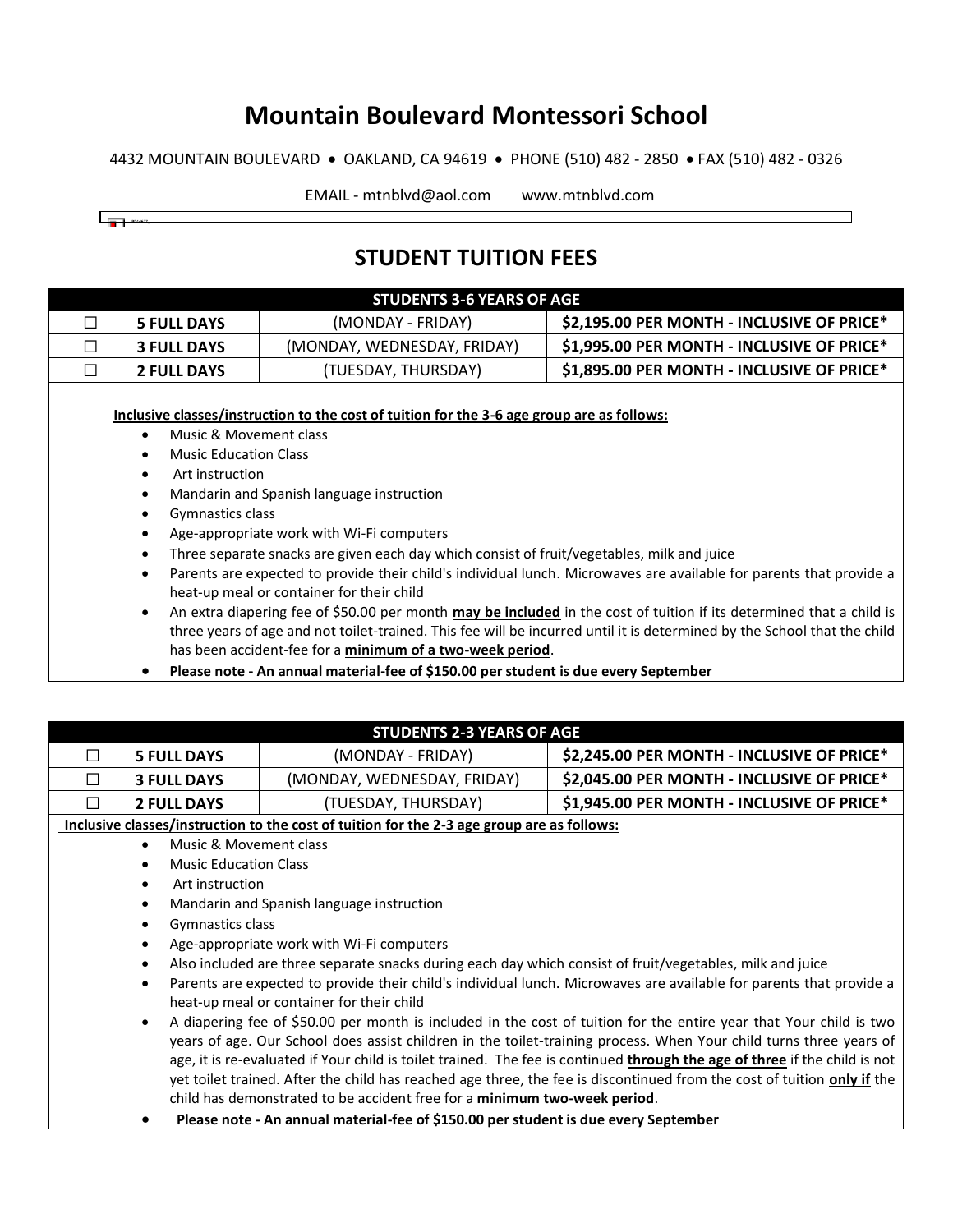| <b>FAMILY INFORMATION</b>             | <b>MOTHER</b>                        | <b>FATHER</b> |
|---------------------------------------|--------------------------------------|---------------|
| FIRST AND LAST NAME (PLEASE PRINT):   |                                      |               |
| HOME ADDRESS CITY, STATE, ZIP CODE:   |                                      |               |
| <b>HOME PHONE NUMBER:</b>             |                                      |               |
| <b>CELL PHONE NUMBER:</b>             |                                      |               |
| <b>EMAIL ADDRESS:</b>                 |                                      |               |
| <b>WORK ADDRESS:</b>                  |                                      |               |
| CITY, STATE, ZIP CODE:                |                                      |               |
| <b>WORK PHONE NUMBER:</b>             |                                      |               |
| <b>EMERGENCY PICK-UP PERSONS</b>      | <b>EMERGENCY CONTACT INFORMATION</b> |               |
| <b>FIRST &amp; LAST NAME (PRINT):</b> |                                      |               |
| <b>HOME PHONE NUMBER:</b>             |                                      |               |
| <b>CELL PHONE NUMBER:</b>             |                                      |               |

| HOW DID YOU HEAR ABOUT MOUNTAIN BOULEVARD MONTESSORI SCHOOL?                                                                                                                                                                                                                                                                                                                                                                                                                                                                                                                                         |                                                                                                                                                                                                 |  |  |
|------------------------------------------------------------------------------------------------------------------------------------------------------------------------------------------------------------------------------------------------------------------------------------------------------------------------------------------------------------------------------------------------------------------------------------------------------------------------------------------------------------------------------------------------------------------------------------------------------|-------------------------------------------------------------------------------------------------------------------------------------------------------------------------------------------------|--|--|
| $\Box$<br>$\Box$                                                                                                                                                                                                                                                                                                                                                                                                                                                                                                                                                                                     | WEB SEARCH/OTHER (PLEASE LIST): _________________________ $\Box$ REFERRED BY: ____________________<br>EDUCATIONAL PUBLICATION (PLEASE LIST): _____________________________ $\Box$ WORD OF MOUTH |  |  |
| <b>ENROLLMENT INFORMATION</b><br>$\checkmark$<br>Mountain Boulevard Montessori School does not maintain a waiting list.<br>We require the following to reserve a position:<br><b>ENROLLMENT PROCEDURES</b><br>• A \$50.00 (non-refundable) one-time registration-fee & projected<br>School start date.<br>• One month's tuition deposit (non-refundable) to be applied the<br>last month that Your child attends School.<br>An annual material-fee of \$150.00 per student is due every<br>September and is non-refundable.<br>Up-to-date list of medical immunizations from Your child's<br>doctor. |                                                                                                                                                                                                 |  |  |
|                                                                                                                                                                                                                                                                                                                                                                                                                                                                                                                                                                                                      |                                                                                                                                                                                                 |  |  |
|                                                                                                                                                                                                                                                                                                                                                                                                                                                                                                                                                                                                      |                                                                                                                                                                                                 |  |  |
| <b>FOR OFFICE USE ONLY</b><br>REGISTRATION FEE RECEIVED $\_$ / ____/ _____<br>PAYMENT TYPE ________________<br>IMMUNIZATIONS RECEIVED / / / LAST MO. DEPOSIT RECEIVED / / /<br>PAYMENT TYPE _____________<br>ENROLLMENT AGREEMENT SIGNED _______________________MATERIAL FEE RECEIVED ___________________________<br>PAYMENT TYPE<br>EMERG. CARE/CONSENT SIGNED / / ATTENDANCE START DATE / /<br>CCL PARENT'S PERSONAL RIGHTS SIGNED (3 PAGES) ____/_____/______ LANGUAGE(S) SPOKEN AT HOME ____________________                                                                                     |                                                                                                                                                                                                 |  |  |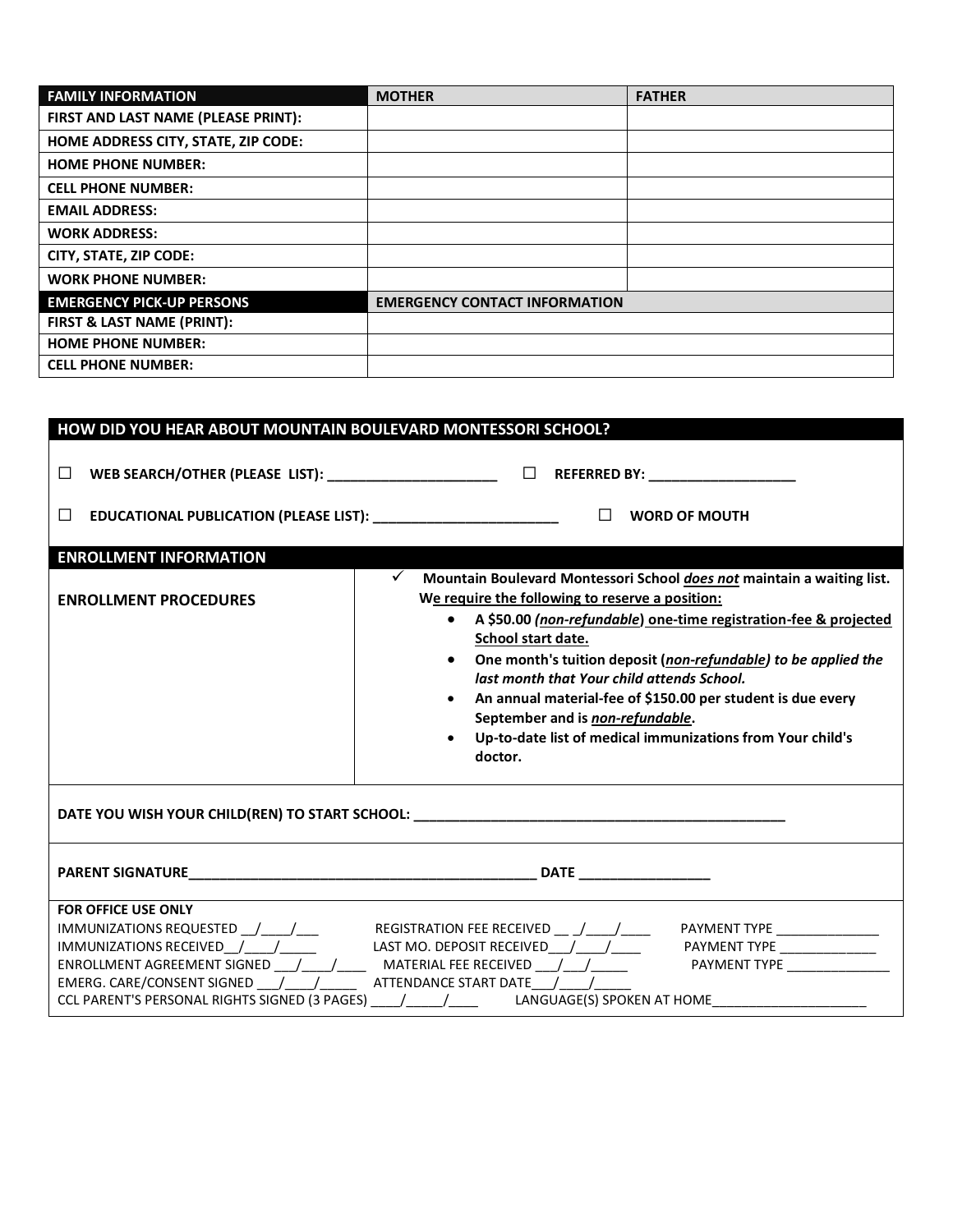4432 MOUNTAIN BOULEVARD • OAKLAND, CA 94619 • PHONE (510) 482 - 2850 • FAX (510) 482 - 0326

EMAIL - mtnblvd@aol.com www.mtnblvd.com

٦

 $\begin{array}{|c|c|} \hline \rule{0.2cm}{0.2cm} \rule{0.2cm}{0.2cm} \rule{0.2cm}{0.2cm} \rule{0.2cm}{0.2cm} \rule{0.2cm}{0.2cm} \rule{0.2cm}{0.2cm} \rule{0.2cm}{0.2cm} \rule{0.2cm}{0.2cm} \rule{0.2cm}{0.2cm} \rule{0.2cm}{0.2cm} \rule{0.2cm}{0.2cm} \rule{0.2cm}{0.2cm} \rule{0.2cm}{0.2cm} \rule{0.2cm}{0.2cm} \rule{0.2cm}{0.2cm} \rule{0.2cm}{0.2$ 

## **APPLICATION FOR ENROLLMENT**

|                                                                                                 | <b>STUDENT INFORMATION</b>             | PLEASE CHECK DESIRED PROGRAM<br><b>SCHEDULE</b>                                                                                                                       |
|-------------------------------------------------------------------------------------------------|----------------------------------------|-----------------------------------------------------------------------------------------------------------------------------------------------------------------------|
| <b>LAST NAME:</b>                                                                               |                                        |                                                                                                                                                                       |
| <b>FIRST NAME:</b>                                                                              |                                        | <b>STUDENTS 3-6 YEARS OF AGE</b>                                                                                                                                      |
| <b>MIDDLE NAME:</b><br><b>DATE OF BIRTH:</b><br><b>CITY OF BIRTH:</b><br><b>STATE OF BIRTH:</b> |                                        | $\Box$ 5 Full-Days per week (Mon-Fri)<br>$\Box$ 3 Full -Days per week (Mon/Weds/Fri)<br>$\Box$ 2 Full -Days per week (Tues/Thurs)                                     |
| <b>CHILD'S GENDER:</b>                                                                          | $\Box$ MALE<br>$\Box$<br><b>FEMALE</b> | <b>STUDENTS 2-3 YEARS OF AGE</b><br>$\Box$ 5 Full-Days per week (Mon-Fri)<br>$\Box$ 3 Full -Days per week (Mon/Weds/Fri)<br>$\Box$ 2 Full -Days per week (Tues/Thurs) |

| <b>FAMILY STATUS</b>                                                    |                                                             |                                     |                                                     |
|-------------------------------------------------------------------------|-------------------------------------------------------------|-------------------------------------|-----------------------------------------------------|
| <b>PARENTS ARE:</b>                                                     | $\Box$<br>Together                                          | Separated<br>ப                      | <b>Divorced</b><br>Parents Deceased<br>$\mathbf{L}$ |
| <b>STUDENT RESIDES WITH</b><br>(CHECK ONE):                             | <b>Both Parents</b><br>$\Box$<br><b>Shared Custody</b><br>⊔ | $\Box$<br>Father (only)<br>Guardian | Mother (only)<br>ப                                  |
| IF DIVORCED/SEPARATED<br><b>PLEASE LIST CUSTODY</b><br><b>SCHEDULE:</b> |                                                             |                                     |                                                     |
| <b>CHILD HAS:</b>                                                       | $\Box$<br>Stepparent                                        |                                     | How long with child?                                |
| <b>LIVING WITH SIGNIFICANT</b><br>OTHER:                                | Г<br>No<br>Yes<br>⊔                                         | How long with child?                |                                                     |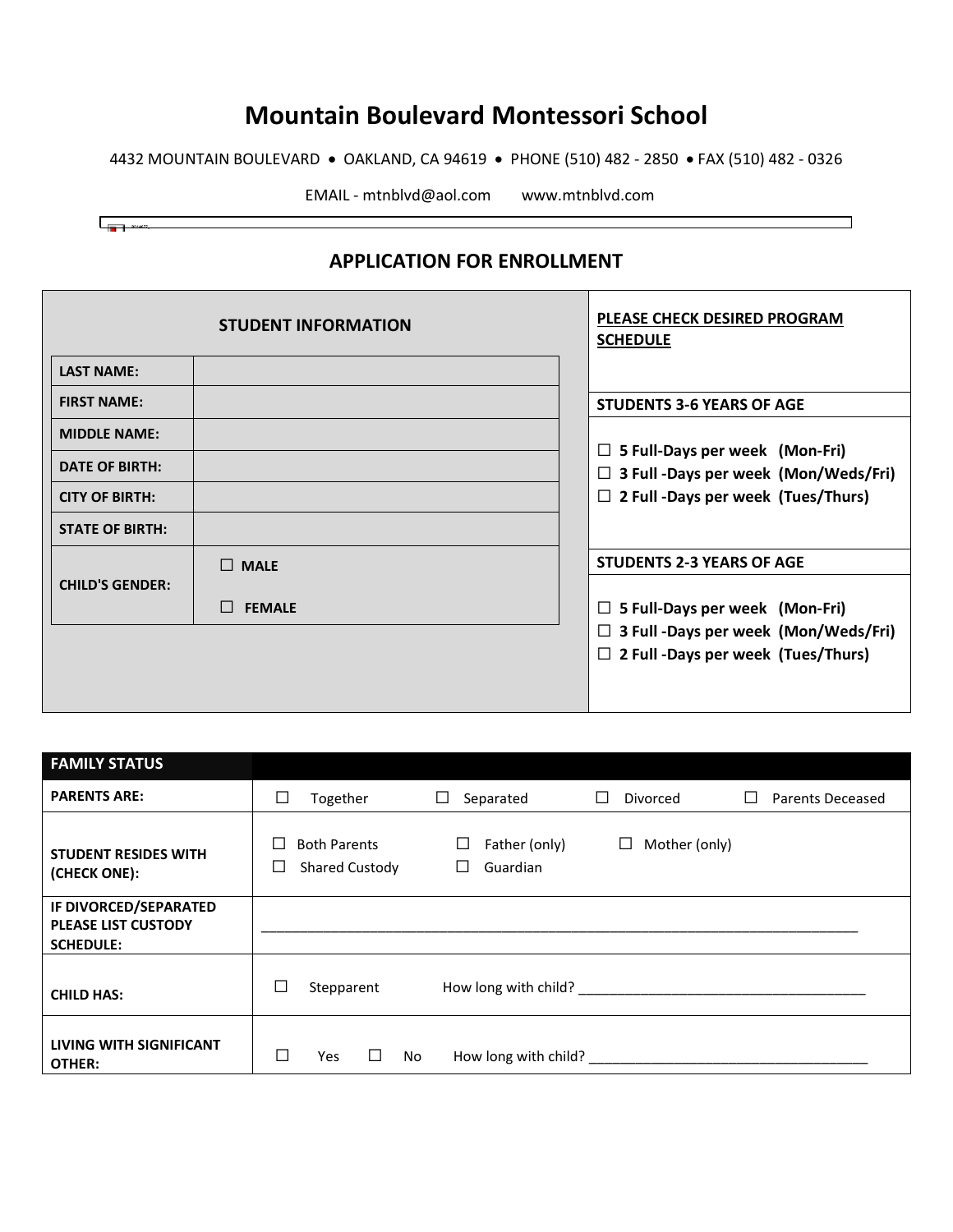| OTHER PERSON(S) LIVING IN<br><b>SAME HOUSEHOLD:</b><br>(name, age, sex, relationship<br>to child) | 1.<br>2. |               |               |  |  |  |  |
|---------------------------------------------------------------------------------------------------|----------|---------------|---------------|--|--|--|--|
| <b>FAMILY INFORMATION</b>                                                                         |          | <b>MOTHER</b> | <b>FATHER</b> |  |  |  |  |
| FIRST AND LAST NAME (PLEASE PRINT):                                                               |          |               |               |  |  |  |  |
| <b>PARENT'S AGE:</b>                                                                              |          |               |               |  |  |  |  |
| <b>HOME ADDRESS:</b>                                                                              |          |               |               |  |  |  |  |
| CITY, STATE, ZIP CODE:                                                                            |          |               |               |  |  |  |  |
| <b>HOME PHONE NUMBER:</b>                                                                         |          |               |               |  |  |  |  |
| <b>CELL PHONE NUMBER:</b>                                                                         |          |               |               |  |  |  |  |
| <b>EMAIL ADDRESS:</b>                                                                             |          |               |               |  |  |  |  |
| <b>SOCIAL SECURITY NUMBER:</b>                                                                    |          |               |               |  |  |  |  |
| <b>OCCUPATION/EMPLOYER:</b>                                                                       |          |               |               |  |  |  |  |
| <b>WORK HOURS:</b>                                                                                |          |               |               |  |  |  |  |
| <b>WORK ADDRESS:</b>                                                                              |          |               |               |  |  |  |  |
| CITY, STATE, ZIP CODE:                                                                            |          |               |               |  |  |  |  |
| <b>WORK PHONE NUMBER:</b>                                                                         |          |               |               |  |  |  |  |

| <b>AUTHORIZED PICK-UP PERSONS</b>                 | PICK-UP#1 |                     | PICK-UP#2 |              | PICK-UP#3            |           |
|---------------------------------------------------|-----------|---------------------|-----------|--------------|----------------------|-----------|
| FIRST & LAST NAME (PRINT):                        |           |                     |           |              |                      |           |
| CITY, STATE, ZIP CODE                             |           |                     |           |              |                      |           |
| <b>HOME PHONE NUMBER:</b>                         |           |                     |           |              |                      |           |
| <b>BUSINESS PHONE NUMBER:</b>                     |           |                     |           |              |                      |           |
| <b>CELL PHONE NUMBER:</b>                         |           |                     |           |              |                      |           |
| <b>RELATIONSHIP TO CHILD:</b>                     |           |                     |           |              |                      |           |
| <b>EMERGENCY MEDICAL</b><br><b>AUTHORIZATION?</b> | □<br>Yes  | <b>No</b><br>$\Box$ | П<br>Yes  | $\Box$<br>No | $\Box$<br><b>Yes</b> | <b>No</b> |

| <b>PERSONS NOT AUTHORIZED TO PICK-</b><br>UP CHILD: (PLEASE LIST FULL NAME<br><b>AND RELATIONSHIP TO CHILD)</b> |  |
|-----------------------------------------------------------------------------------------------------------------|--|
|-----------------------------------------------------------------------------------------------------------------|--|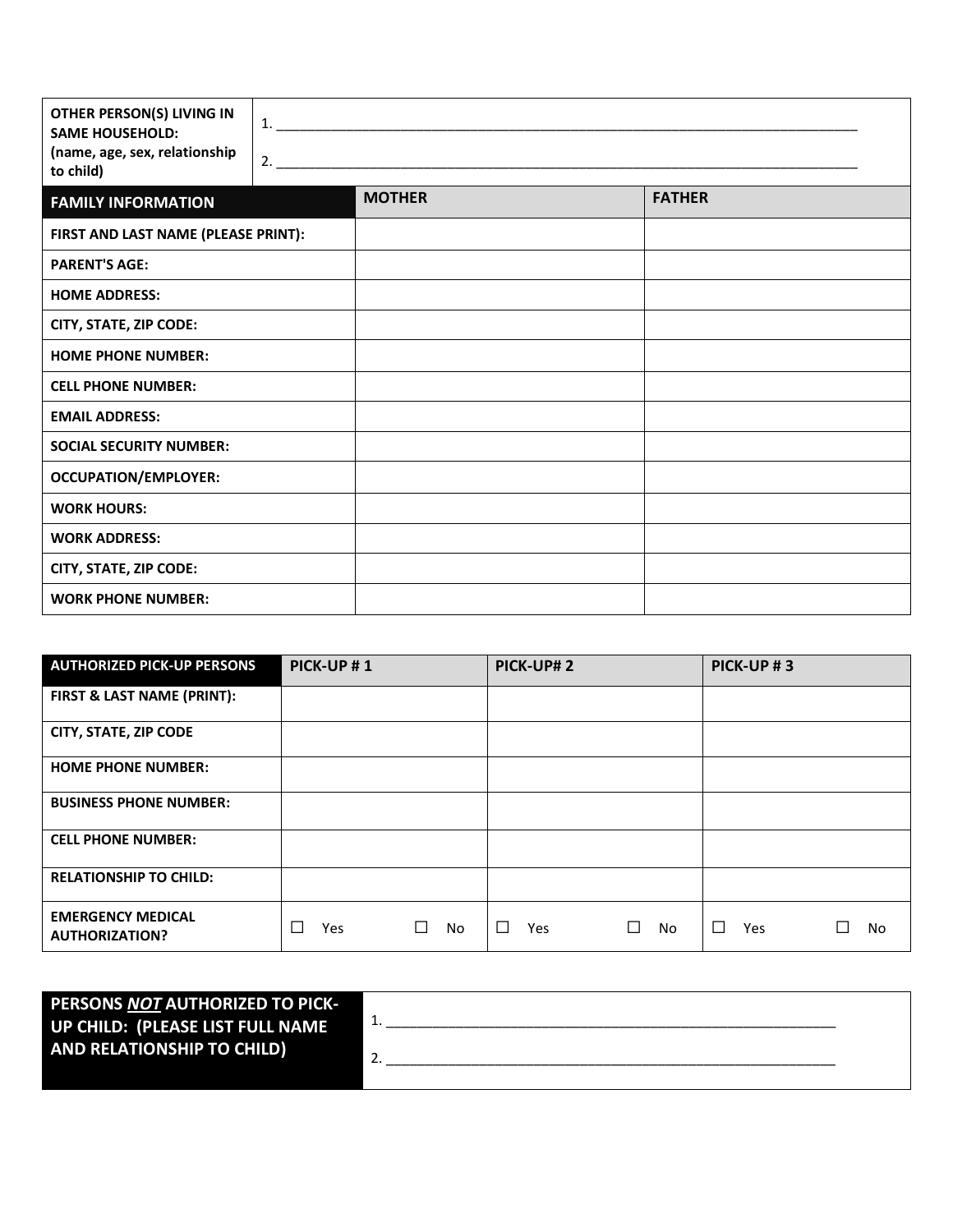| <b>EATING HABITS</b>                                              |                                                                     |  |  |  |  |  |
|-------------------------------------------------------------------|---------------------------------------------------------------------|--|--|--|--|--|
| <b>DESCRIBE YOUR CHILD'S ATTITUDE TOWARD</b>                      |                                                                     |  |  |  |  |  |
| <b>EATING:</b>                                                    |                                                                     |  |  |  |  |  |
|                                                                   |                                                                     |  |  |  |  |  |
| LIST FAVORITE AND DISLIKED FOODS                                  |                                                                     |  |  |  |  |  |
|                                                                   |                                                                     |  |  |  |  |  |
| DOES YOUR CHILD HAVE ANY FOOD                                     |                                                                     |  |  |  |  |  |
| <b>ALLERGIES? DESCRIBE:</b>                                       |                                                                     |  |  |  |  |  |
| <b>DEVELOPMENTAL HISTORY</b>                                      |                                                                     |  |  |  |  |  |
|                                                                   | $\Box$ Normal $\Box$ Pre-mature                                     |  |  |  |  |  |
| <b>TYPE OF BIRTH:</b>                                             |                                                                     |  |  |  |  |  |
|                                                                   | $\Box$                                                              |  |  |  |  |  |
|                                                                   |                                                                     |  |  |  |  |  |
|                                                                   | Sat-up: ________________<br>Walked: _________________               |  |  |  |  |  |
| <b>AGE YOUR CHILD:</b>                                            |                                                                     |  |  |  |  |  |
|                                                                   | Crawled: The Crawled:<br>Talked: _________________                  |  |  |  |  |  |
|                                                                   |                                                                     |  |  |  |  |  |
| <b>CHILD'S DOMINANT HAND:</b>                                     | $\Box$ Left<br>$\Box$ Right                                         |  |  |  |  |  |
| DOES YOUR CHILD HAVE ANY SPEECH<br><b>DIFFICULTIES? DESCRIBE:</b> |                                                                     |  |  |  |  |  |
| DOES YOUR CHILD NEED ASSISTANCE WITH:                             | $\Box$ Eating<br>$\Box$ Washing hands<br>$\Box$ Dressing/Undressing |  |  |  |  |  |
|                                                                   |                                                                     |  |  |  |  |  |

| <b>SLEEPING HABITS</b>                                    |                                                       |
|-----------------------------------------------------------|-------------------------------------------------------|
| YOUR CHILD'S ATTITUDE TO BEDTIME                          |                                                       |
| <b>CHILD'S SLEEP SCHEDULE</b>                             | TIME CHILD GOES TO BED:<br>TIME CHILD WAKES UP:       |
| DOES YOUR CHILD SLEEP THROUGH THE NIGHT<br>& TAKE NAPS?   | $\Box$<br>No<br><b>TAKE NAPS?</b><br>Yes<br>No<br>Yes |
| DOES YOUR CHILD TAKE ANYTHING TO BED?<br><b>DESCRIBE:</b> |                                                       |

| <b>EATING HABITS</b>                     |                        |
|------------------------------------------|------------------------|
| DESCRIBE YOUR CHILD'S ATTITUDE TOWARD    |                        |
| <b>EATING:</b>                           |                        |
|                                          | <b>FAVORITE FOODS:</b> |
| LIST FAVORITE AND DISLIKED FOODS         |                        |
|                                          | <b>DISLIKED FOODS:</b> |
| DOES YOUR CHILD HAVE ANY FOOD ALLERGIES? |                        |
| <b>DESCRIBE:</b>                         |                        |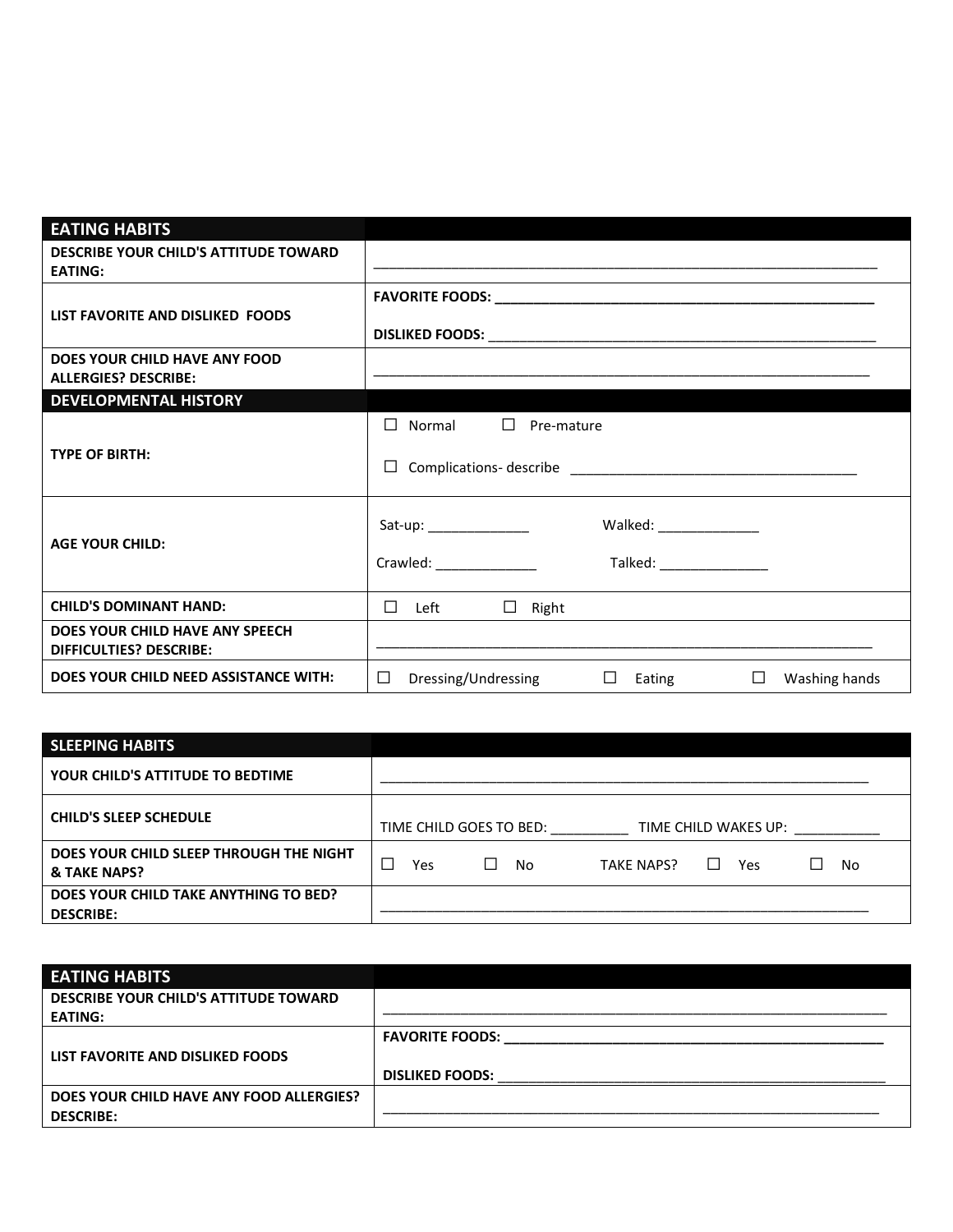| <b>TOILETING HABITS</b>                   |        |            |           |           |                                                                                                                                                                                                                                |
|-------------------------------------------|--------|------------|-----------|-----------|--------------------------------------------------------------------------------------------------------------------------------------------------------------------------------------------------------------------------------|
| CAN YOUR CHILD BE RELIED UPON TO INDICATE | $\Box$ | <b>Yes</b> | $\Box$    | No        |                                                                                                                                                                                                                                |
| <b>HIS/HER BATHROOM NEEDS?</b>            |        |            |           |           |                                                                                                                                                                                                                                |
| DOES YOUR CHILD NEED ASSISTANCE IN        | П      |            | П         | No        |                                                                                                                                                                                                                                |
| <b>TOILETING?</b>                         |        | Yes        |           |           | Describe the contract of the contract of the contract of the contract of the contract of the contract of the contract of the contract of the contract of the contract of the contract of the contract of the contract of the c |
| DOES YOUR CHILD NEED TO GO MORE OFTEN     |        |            |           |           |                                                                                                                                                                                                                                |
| THAN USUAL FOR HIS/HER AGE?               | П      | Yes        |           | <b>No</b> |                                                                                                                                                                                                                                |
| WHAT WORDS DOES YOUR CHILD USE FOR        |        |            | Urination |           |                                                                                                                                                                                                                                |
| <b>BOWEL MOVEMENT?</b>                    |        |            |           |           |                                                                                                                                                                                                                                |
| WAS YOUR CHILD DIFFICULT TO TRAIN?        |        |            |           |           |                                                                                                                                                                                                                                |
|                                           | П      | Yes        |           | No        | Describe ________________                                                                                                                                                                                                      |
| <b>ANY DAYTIME ACCIDENTS?</b>             | П      | Yes        | ┌         | <b>No</b> | $\Box$ Occasionally                                                                                                                                                                                                            |
|                                           |        |            |           |           |                                                                                                                                                                                                                                |

| <b>MEDICAL INFORMATION</b>                   |                                     |
|----------------------------------------------|-------------------------------------|
| WHO WILL PROVIDE CARE WHEN CHILD IS ILL      |                                     |
| AND CANNOT ATTEND SCHOOL?                    |                                     |
| ANY ALLERGIES? PLEASE CHECK                  | ப<br>Pollen                         |
|                                              | (describe)<br>Other<br>$\mathbf{I}$ |
| <b>CHILD'S REACTION TO FEVER OR ILLNESS?</b> |                                     |

| <b>MEDICAL CARE INFORMATION</b>       | <b>PEDIATRICIAN</b> | <b>DENTIST</b> |
|---------------------------------------|---------------------|----------------|
| <b>PROVIDER:</b>                      |                     |                |
| <b>DOCTOR'S NAME:</b>                 |                     |                |
| <b>ADDRESS:</b>                       |                     |                |
| CITY, STATE, ZIP CODE:                |                     |                |
| <b>PHONE NUMBER:</b>                  |                     |                |
| <b>MEDICAL PLAN NUMBER:</b>           |                     |                |
| <b>ALTERNATE DOCTOR NAME/PHONE:</b>   |                     |                |
| <b>EMERGENCY HOSPITAL PREFERENCE:</b> |                     |                |
| <b>PARENT SIGNATURE &amp; DATE:</b>   |                     |                |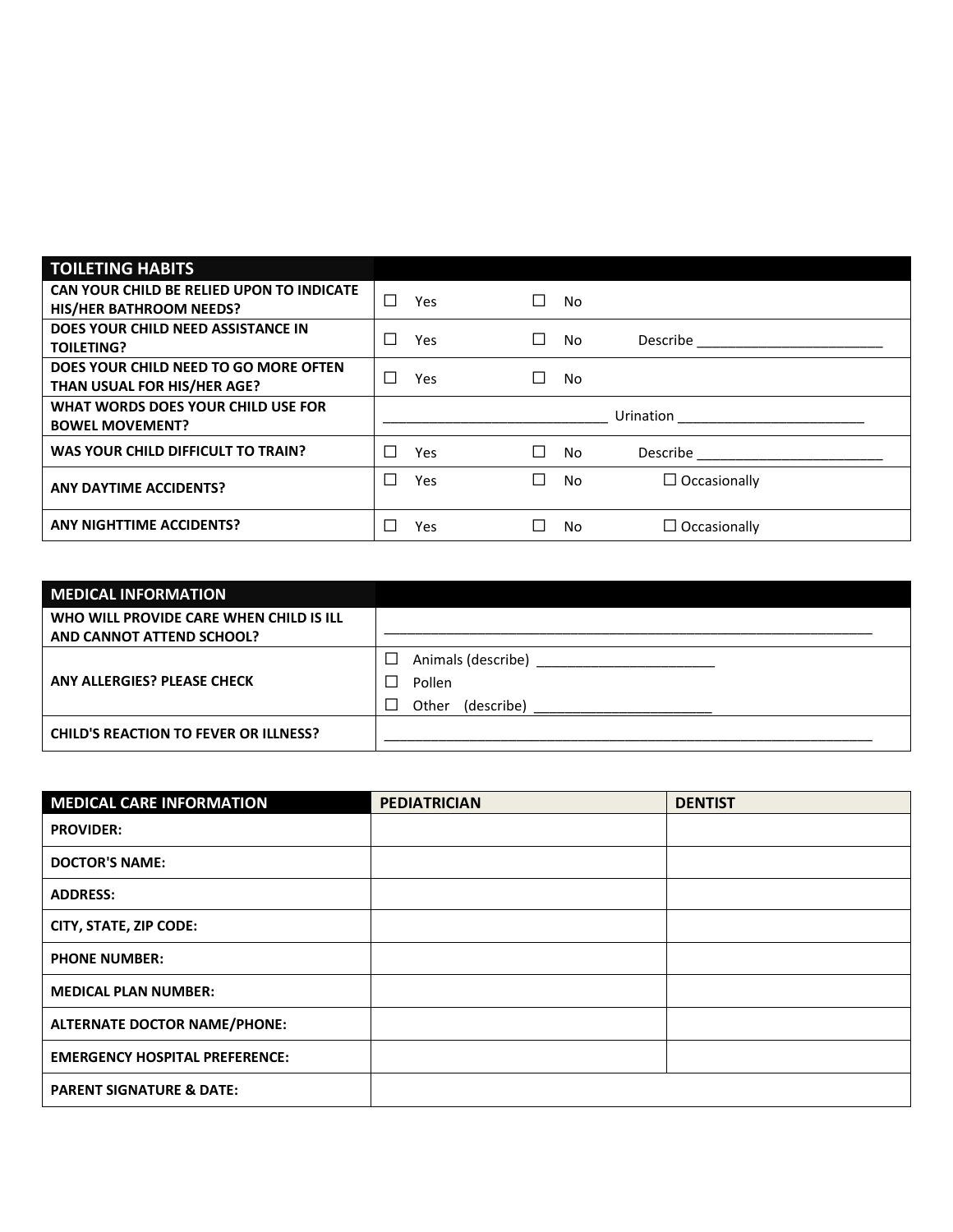| <b>SOCIAL &amp; EMOTIONAL RELATIONSHIPS</b>                                     |               |               |        |           |                                                    |
|---------------------------------------------------------------------------------|---------------|---------------|--------|-----------|----------------------------------------------------|
| HAS YOUR CHILD HAD PREIOUVS GROUP CHILD<br><b>CARE EXPERIENCES?</b>             | $\Box$        | Yes<br>where? | $\Box$ | <b>No</b> | If so,                                             |
|                                                                                 |               |               |        |           | How long?                                          |
| WHAT WAS HIS/HER EXPERIENCE THERE?                                              |               |               |        |           |                                                    |
| WHO HAS CARED FOR YOUR CHILD OTHER THAN<br><b>PARENTS?</b>                      |               |               |        |           |                                                    |
| <b>HOW DOES YOUR CHILD GET ALONG WITH</b><br>PARENTS, SIBLINGS, OTHER CHILDREN? |               |               |        |           |                                                    |
| DOES YOUR CHILD HAVE DIFFICULTY<br>SEPARATING FROM HIS/HER FAMILY?              | $\Box$        | Yes           | П      | No.       |                                                    |
| <b>HOW DO YOU HANDLE THE SITUATION?</b>                                         |               |               |        |           |                                                    |
| <b>OUTDOOR PLAY AT HOME FOR YOUR CHILD?</b>                                     | $\Box$        | Yes           | $\Box$ | No        |                                                    |
| DOES YOUR CHILD HAVE DIFFICULTY<br><b>SHARING/PLAYING WITH OTHER CHILDREN?</b>  | $\Box$<br>No. | Yes           | $\Box$ | No.       | HAVE NEIGHBORHOOD PLAYMATES?<br>П<br>Yes<br>$\Box$ |
| <b>DESCRIBE ANY FEARS/SPECIAL ISSUES:</b>                                       |               |               |        |           |                                                    |
| SITATUATIONS THAT UPSET YOUR CHILD?                                             |               |               |        |           |                                                    |
| HOW DOES HE/SHE REACT TO THESE<br><b>SITUATIONS?</b>                            |               |               |        |           |                                                    |
| <b>DESCRIBE YOUR CHILD'S PERSONALITY</b>                                        |               |               |        |           |                                                    |
| WHAT ARE YOUR EXPECTATIONS OF OUR<br>SCHOOL?                                    |               |               |        |           |                                                    |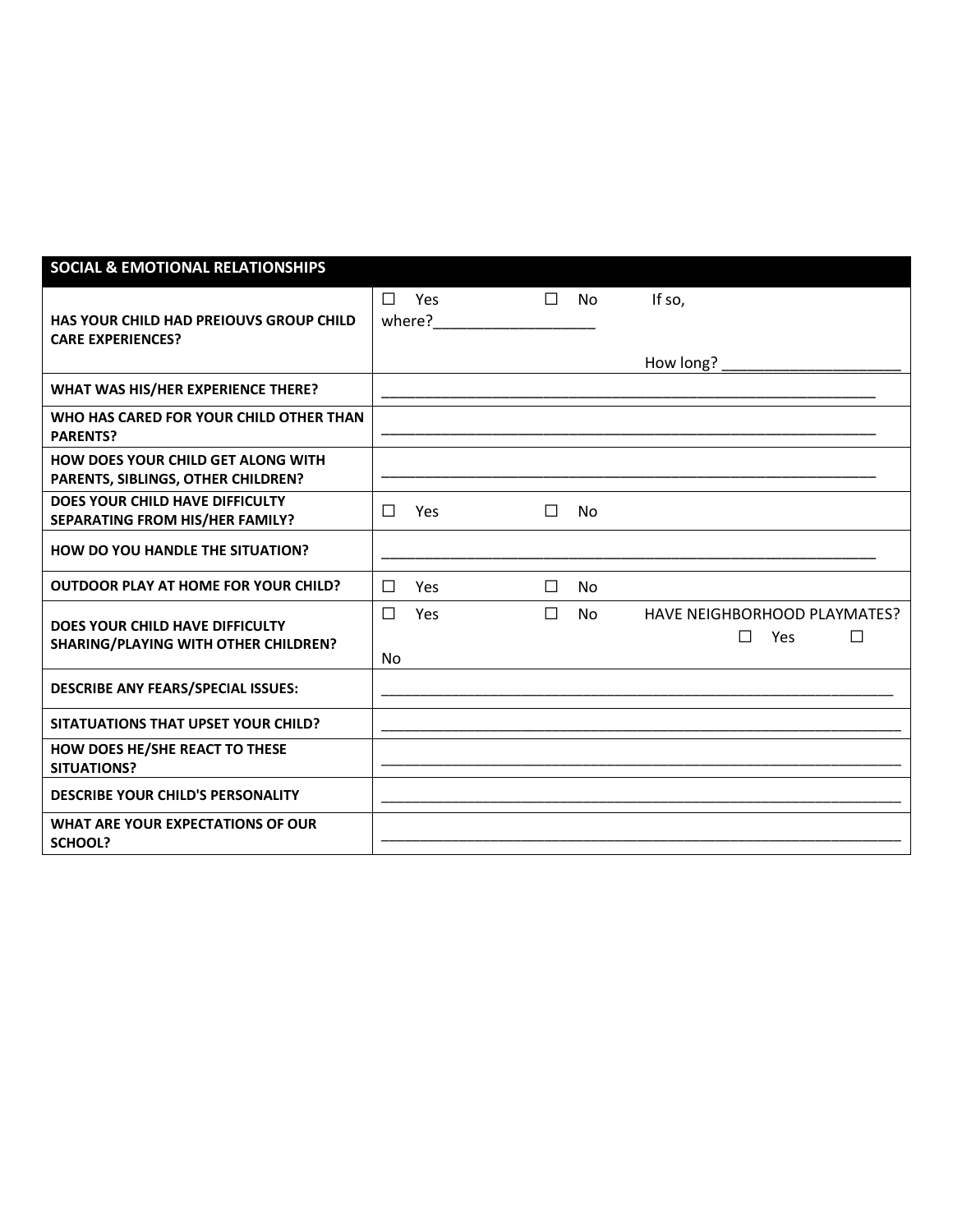4432 MOUNTAIN BOULEVARD • OAKLAND, CA 94619 • PHONE (510) 482 - 2850 • FAX (510) 482 - 0326

EMAIL - mtnblvd@aol.com www.mtnblvd.com

┑

 $\begin{array}{|c|c|c|}\n\hline\n\hline\n\end{array}$   $\begin{array}{|c|c|}\n\hline\n\end{array}$   $\begin{array}{|c|c|}\n\hline\n\end{array}$ 

# **EMERGENCY CARE AND PERMISSION FORM**

| <b>CHILD'S FULL NAME:</b>           |  |
|-------------------------------------|--|
| <b>DATE OF BIRTH:</b>               |  |
| LIST ANY KNOWN ALLERGIES:           |  |
| DATE OF LAST TETANUS SHOT:          |  |
| <b>OTHER EMERGENCY INFORMATION:</b> |  |

| <b>FAMILY INFORMATION</b>           | <b>MOTHER</b> | <b>FATHER</b> |
|-------------------------------------|---------------|---------------|
| FIRST AND LAST NAME (PLEASE PRINT): |               |               |
| <b>HOME ADDRESS:</b>                |               |               |
| CITY, STATE, ZIP CODE:              |               |               |
| <b>HOME PHONE NUMBER:</b>           |               |               |
| <b>CELL PHONE NUMBER:</b>           |               |               |
| <b>EMAIL ADDRESS:</b>               |               |               |
| <b>SOCIAL SECURITY NUMBER:</b>      |               |               |
| <b>OCCUPATION/EMPLOYER:</b>         |               |               |
| <b>WORK HOURS:</b>                  |               |               |
| <b>WORK ADDRESS:</b>                |               |               |
| <b>CITY, STATE, ZIP CODE:</b>       |               |               |
| <b>WORK PHONE NUMBER:</b>           |               |               |

| <b>MEDICAL CARE INFORMATION</b> | <b>PEDIATRICIAN INFORMATION</b> |
|---------------------------------|---------------------------------|
| <b>PROVIDER:</b>                |                                 |
| <b>DOCTOR'S NAME:</b>           |                                 |
| <b>ADDRESS:</b>                 |                                 |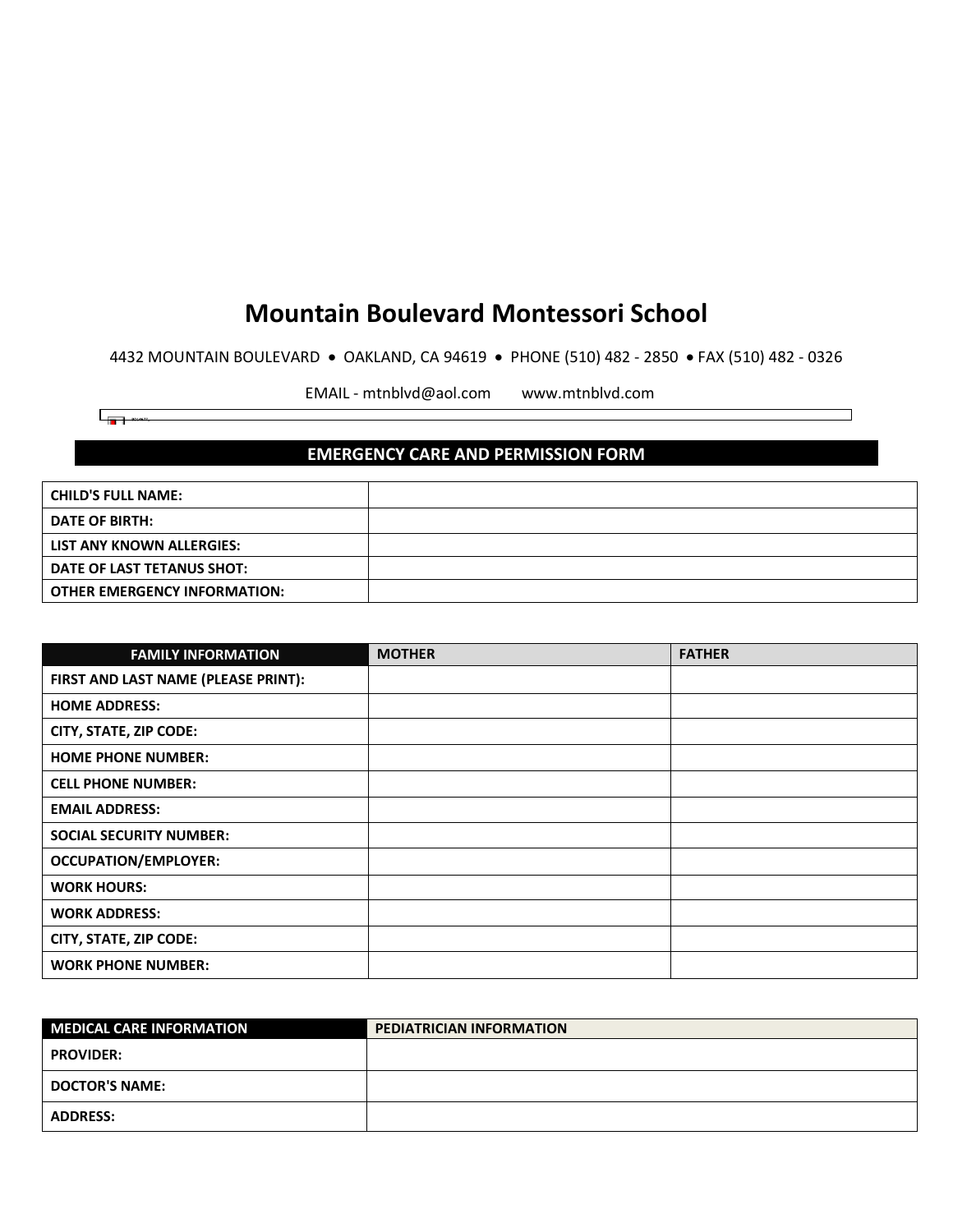| CITY, STATE, ZIP CODE:                |  |
|---------------------------------------|--|
| <b>PHONE NUMBER:</b>                  |  |
| <b>MEDICAL PLAN NUMBER:</b>           |  |
| <b>ALTERNATE DOCTOR NAME/PHONE:</b>   |  |
| <b>EMERGENCY HOSPITAL PREFERENCE:</b> |  |

| <b>AUTHORIZED PICK-UP PERSONS</b> | <b>EMERGENCY CONTACT #1</b> | <b>EMERGENCY CONTACT #2</b> | <b>EMERGENCY CONTACT #3</b> |
|-----------------------------------|-----------------------------|-----------------------------|-----------------------------|
| FIRST & LAST NAME (PRINT):        |                             |                             |                             |
| CITY, STATE, ZIP CODE             |                             |                             |                             |
| <b>HOME PHONE NUMBER:</b>         |                             |                             |                             |
| <b>BUSINESS PHONE NUMBER:</b>     |                             |                             |                             |
| <b>CELL PHONE NUMBER:</b>         |                             |                             |                             |

**In case of accident or emergency, if Parent or Legal Guardian cannot be reached, I authorize a School representative to make necessary arrangements for my child to receive medical care, dental, or hospital care including transportation. I further authorize the designated physician to undertake such care and treatment. In any event said Doctor is not available, I authorize such care and treatment to be performed by an licensed physician or surgeon. Any expenses will be incurred by myself.**

|  | Parent's or Guardian's Signature |  |
|--|----------------------------------|--|
|--|----------------------------------|--|

**Parent's or Guardian's Signature** \_\_\_\_\_\_\_\_\_\_\_\_\_\_\_\_\_\_\_\_\_\_\_\_\_\_\_\_\_\_\_\_\_\_\_\_\_\_\_\_\_\_\_\_\_\_ **Date** \_\_\_\_\_\_\_\_\_\_\_\_\_\_\_\_\_\_\_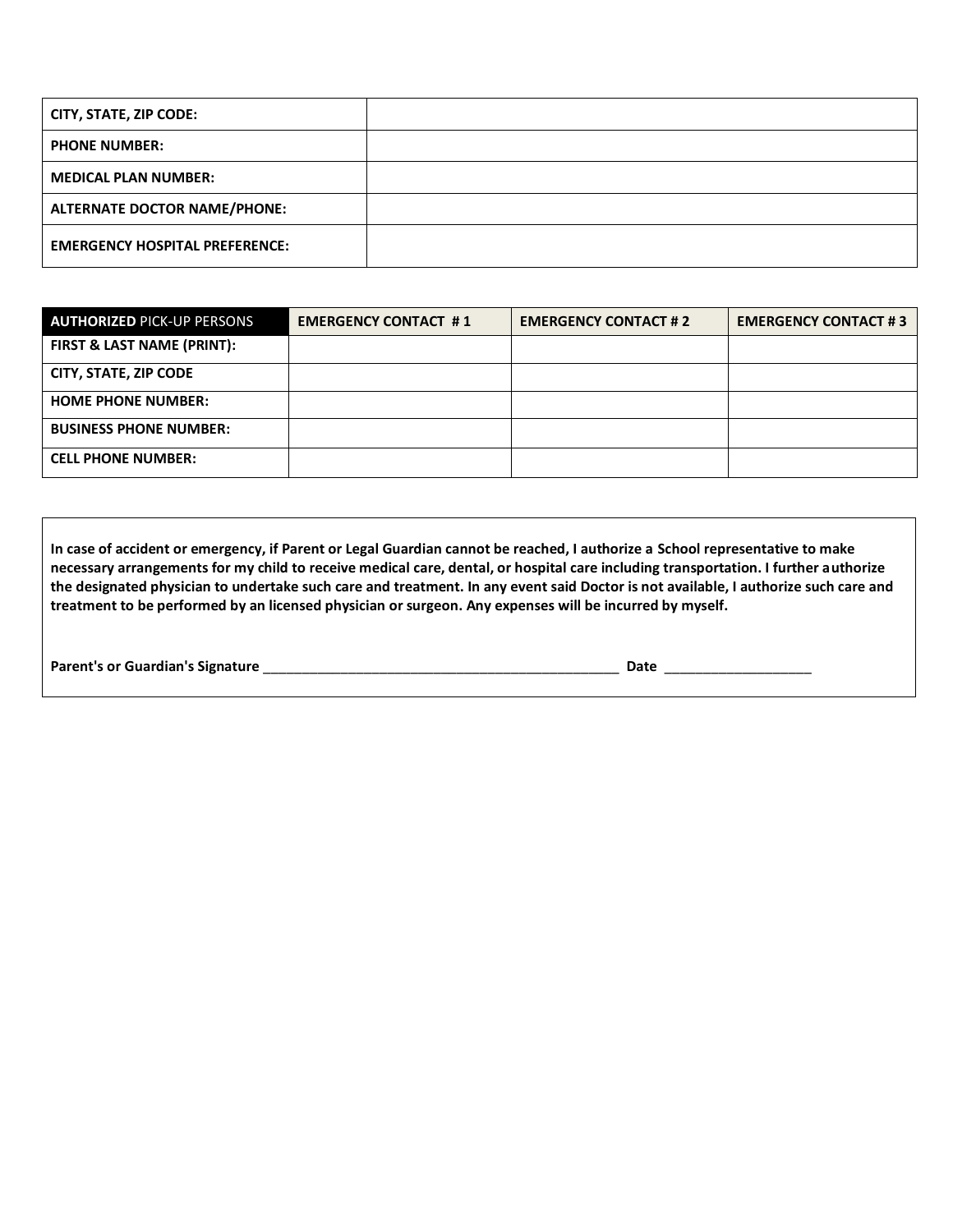4432 MOUNTAIN BOULEVARD • OAKLAND, CA 94619 • PHONE (510) 482 - 2850 • FAX (510) 482 - 0326

EMAIL - mtnblvd@aol.com www.mtnblvd.com

| Child's name<br>born on    |  | is being studied for readiness to enter                                                                              |
|----------------------------|--|----------------------------------------------------------------------------------------------------------------------|
|                            |  | Mountain Boulevard Montessori School. Mountain Boulevard Montessori School provides a program that extends from      |
| 7:30 a.m. to 6:00 p.m. for |  | days per week. Please provide a report on the above named child using the forms                                      |
|                            |  | below. I hereby authorize the release of medical information in this report to Mountain Boulevard Montessori School. |

Parent signature \_\_\_\_\_\_\_\_\_\_\_\_\_\_\_\_\_\_\_\_\_\_\_\_\_\_\_\_\_\_\_\_\_\_\_\_\_\_\_\_\_\_\_\_\_Date\_\_\_\_\_\_\_\_\_\_\_\_\_\_\_\_\_\_\_\_\_\_

 $\sqrt{2\pi^2 + 40.0622}$ 

| PHYSICIAN REPORT TO BE COMPLETED BY A LICENSED DOCTOR |          |          |                                                                                 |          |          |  |  |
|-------------------------------------------------------|----------|----------|---------------------------------------------------------------------------------|----------|----------|--|--|
|                                                       |          |          |                                                                                 |          |          |  |  |
|                                                       |          |          |                                                                                 |          |          |  |  |
|                                                       |          |          |                                                                                 |          |          |  |  |
|                                                       |          |          |                                                                                 |          |          |  |  |
|                                                       |          |          |                                                                                 |          |          |  |  |
|                                                       |          |          |                                                                                 |          |          |  |  |
|                                                       |          |          |                                                                                 |          |          |  |  |
| Other/Comments:                                       |          |          |                                                                                 |          |          |  |  |
|                                                       |          |          | IMMUNIZATION HISTORY (Fill out or attach California Immunization Record PM-298) |          |          |  |  |
|                                                       | 1st Dose | 2nd Dose | 3rd Dose                                                                        | 4th Dose | 5th Dose |  |  |
| <b>Polio</b>                                          |          |          |                                                                                 |          |          |  |  |
| <b>DPT</b>                                            |          |          |                                                                                 |          |          |  |  |
| <b>MMR</b>                                            |          |          |                                                                                 |          |          |  |  |
| <b>HIB</b>                                            |          |          |                                                                                 |          |          |  |  |
| Hep B                                                 |          |          |                                                                                 |          |          |  |  |
| Varicella                                             |          |          |                                                                                 |          |          |  |  |

**Screen of TB Risk Factors:**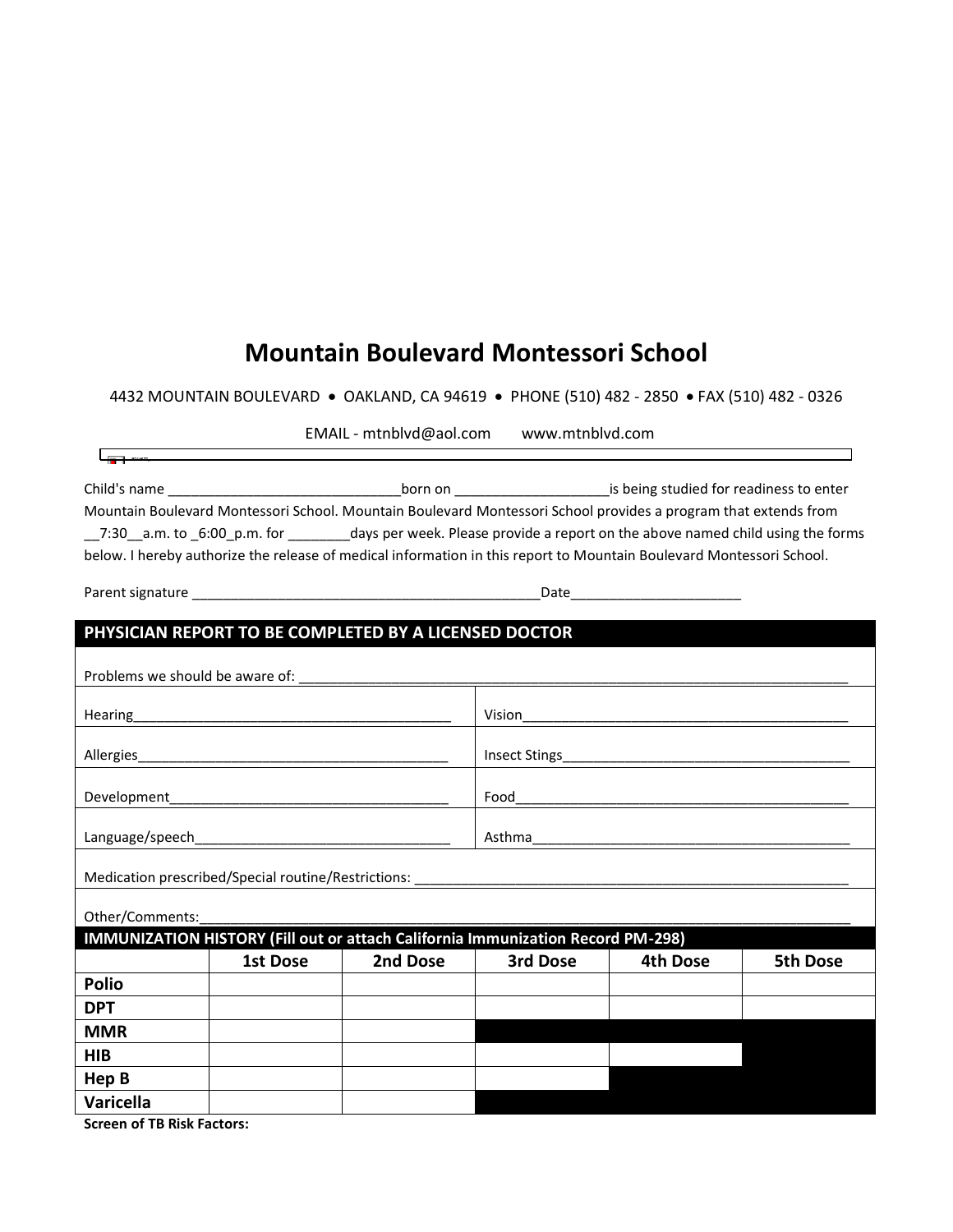☐ **Risk factors not present, TB skin test not required** ☐ **Risk factors present, ManToux TB skin test performed**

☐ **Communicable TB disease not present**

**I have** ☐ **have not** ☐ **reviewed the above information with the parent/guardian**

| Physician                                                               |                          | Date of Examination <b>Example 20</b> |  |
|-------------------------------------------------------------------------|--------------------------|---------------------------------------|--|
| Address                                                                 |                          | Date this form completed              |  |
| Phone                                                                   | Fax                      | E-mail                                |  |
| Signature<br><u> 1989 - John Stein, Amerikaansk politiker (</u> † 1920) |                          | License Number                        |  |
|                                                                         | <b>CHILD CARE CENTER</b> |                                       |  |
|                                                                         |                          | ---------------------------------     |  |

### **NOTIFICATION OF PARENTS RIGHTS**

#### **PARENTS RIGHTS**

**As a parent/Authorized Representative, You have the right to:**

**(1) Enter and inspect the childcare center without advance notice whenever children are in care.**

**(2) File a complaint against the licensee with the licensing office and review the licensee's public file kept by the licensing office.**

**(3) Review, at the childcare center, reports of licensing visits and substantiated complains against the licensee made during the last three years.** 

**(4) Complain to the licensing office and inspect the childcare center without discrimination or retaliation against Your child.**

**(5) Request in writing that a parent not be allowed to visit Your child or take Your child from the child care center, provided You have shown a certified copy of a court order.**

**(6) Receive from the licensee the name, address and telephone number of the local licensing office. Licensing Office Name: Community Care Licensing Licensing Office Address: 1515 Clay Street Oakland, CA 94612 Licensing Office Telephone #: (510) 622-2602**

**(7) Be informed by the licensee, upon request, of the name and type of association to the child care center for any adult who has been granted a criminal record exemption, and that name of the person may also be obtained by contacting the local licensee office.** 

**(8) Receive, from the licensee, the Caregiver background check process form.**

*NOTE: CALIFORNIA STATE LAW PROVIDES THAT THE LICENSEE MAY DENY ACCESS TO THE CHILD CARE CENTER TO A PARENT/AUTHORIZED REPRESENTATIVE IF THE BEHAVIOR OF THE PARENT/AUTHORIZED REPRESENTATIVE POSES A RISK TO THE CHILDREN IN CARE.* 

-------------------------------------------------------------------------------------------------------------------------------------------------- **DETACH HERE AND GIVE UPPER PORTION TO PARENTS**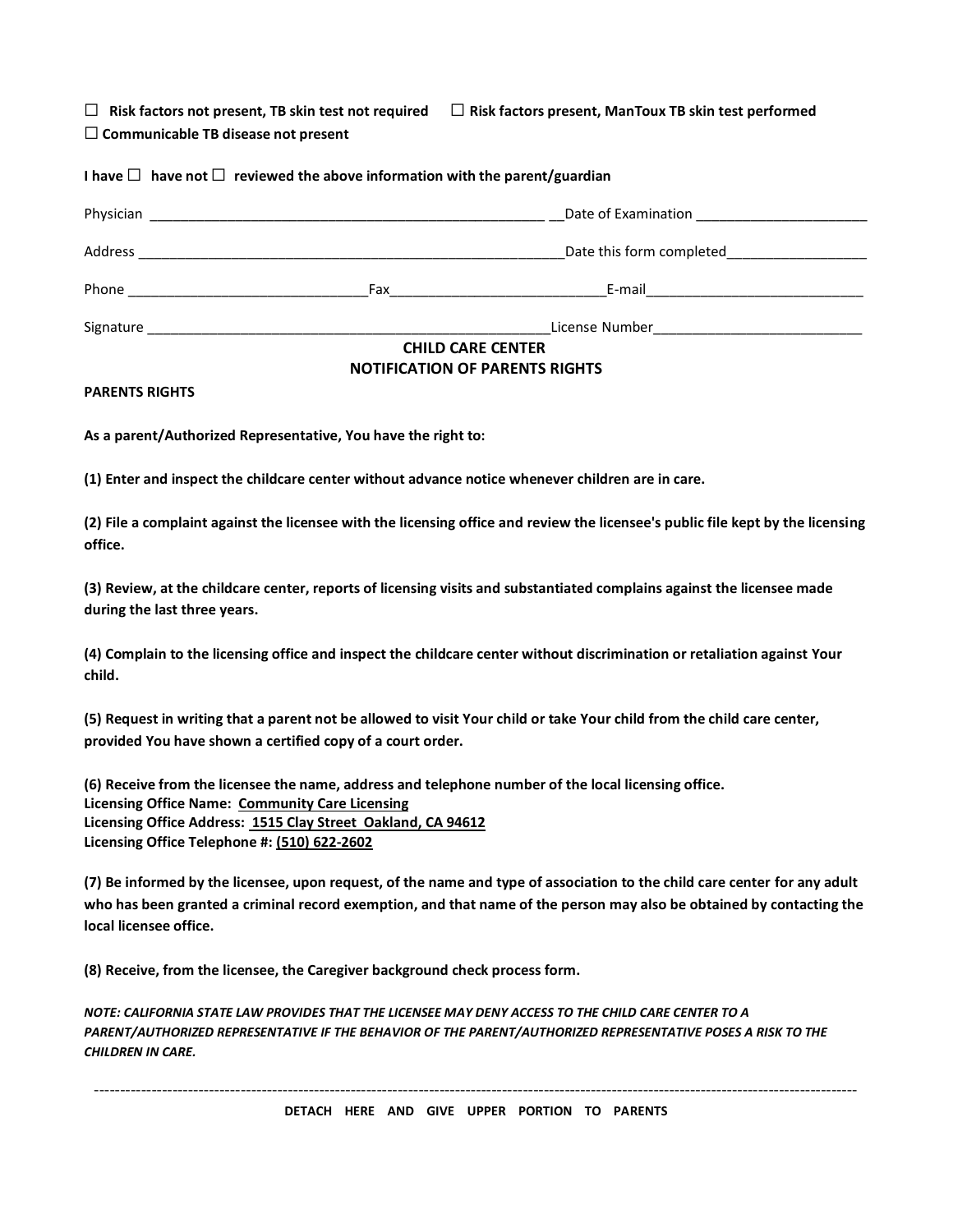### *ACKNOWLEDGMENT OF NOTIFICATION OF PARENTS RIGHTS (Parent/Authorized Representative Signature Required)*

**I, the parent/authorized representative of the set of the set of the set of the analysis of the "CHILD I, the parent of the "CHILD**  $\blacksquare$ **CARE CENTER NOTIFICATION OF PARENTS RIGHTS" and the CAREGIVER BACKGROUND CHECK PROCESS form from the licensee. Name of the child care center:**

**Mountain Boulevard Montessori School 4432 Mountain Boulevard Oakland, CA 94619-3045**

Signature of the representative/guardian **by the contract of the representative/guardian** *Note: This acknowledgment must be kept in child's file and copy of the Notification given to the parent/authorized representative.* 

#### **PERSONAL RIGHTS Child Care Facilities**

**Personal Rights, see Section 101223 of the California Code of Regulations for waiver conditions for Child Care Centers. Child Care Facilities. Each child receiving services from a child care facility shall have rights with include, but are not limited to the following:** 

**(1) To be accorded dignity in his/her personal relationships with staff and other persons.** 

**(2) To be accorded safe, healthful and comfortable accommodations, furnishings, and equipment to his/her needs.**

**(3) To be free from corporal punishment, infliction of pain, humiliation, intimidation, ridicule, coercion, threat, mental abuse, or other actions of a punitive nature, including by not limited to: interference with daily living functions, including eating, sleeping or toileting; or withholding of shelter, clothing, medication or aids to physical functioning.** 

**(4) To be informed, and to have his/her authorized representative, if any, informed by the licensee of the provisions of law regarding complaints including, but not limited to, the address and telephone number of the complaint receiving unit of the licensing agency and of information including confidentiality.** 

**(5) To be free to attend religious services or activities of his/her choice and to have visits from the spiritual advisor of his/her choice. Attendance at religious services, either in or outside the facility, shall be on a completely voluntary basis. In child care facilities, decisions concerning attendance at religious services or visits from spiritual advisors shall be made by the parent(s) or guardian(s) of the child.** 

**(6) Not to be locked in any room, building, or facility premises by day or night.**

**(7) Not to be placed in any restraining device, except a supportive restraint approved in advance by the licensing agency.** 

**THE REPRESENTATIVE/PARENT/GUARDIAN HAS THE RIGHT TO BE INFORMED OF THE APPROPRIATE LICENSING AGENCY TO CONTACT REGARDING COMPLAINTS, WHICH IS:** 

**COMMUNITY CARE LICENSING 1515 CLAY STREET OAKLAND, CA 94619 (510) 622-2602**

**-------------------------------------------------------------------------------------------------------------------------------------------------------------------- DETACH HERE AND GIVE UPPER PORTION TO PARENTS**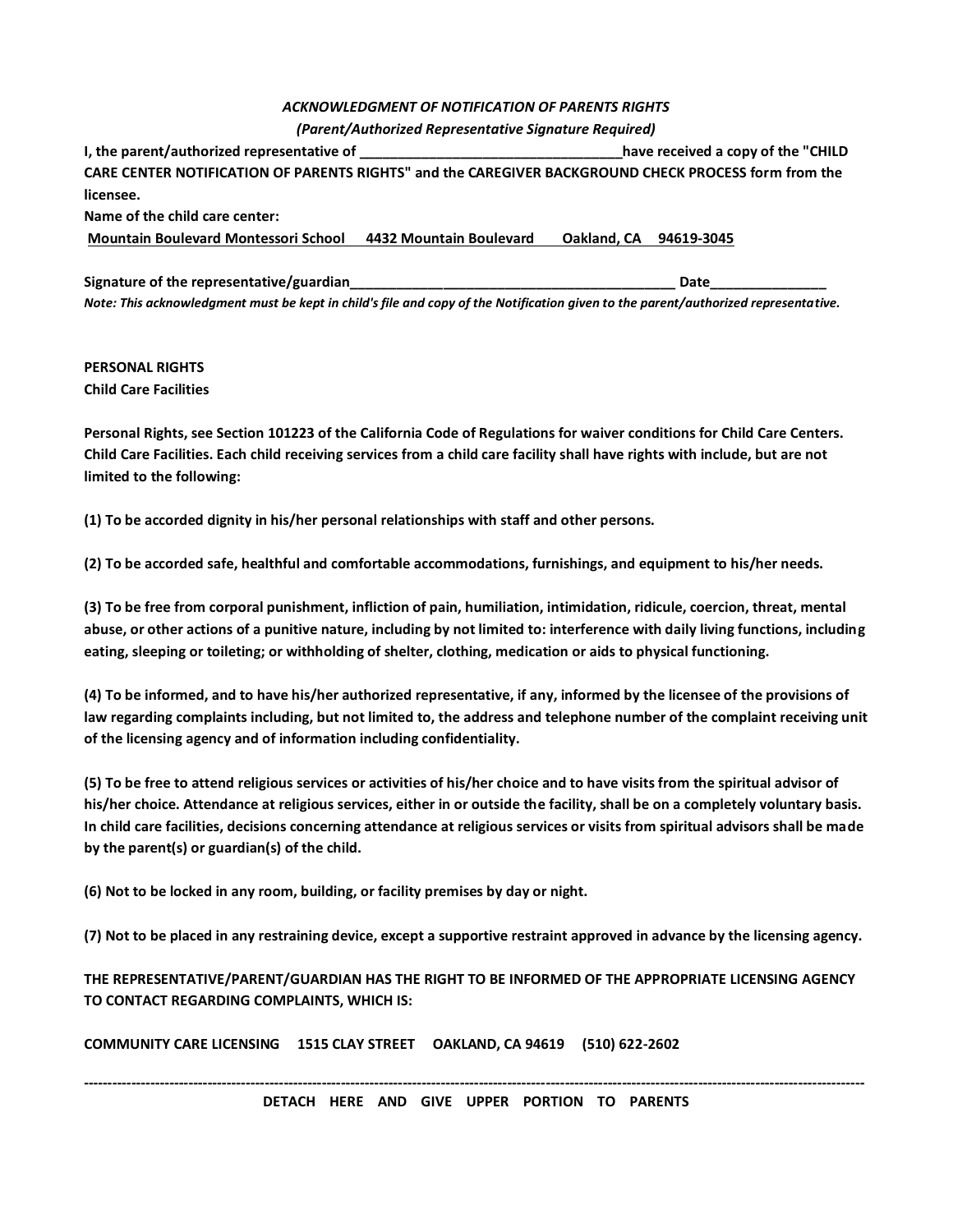#### **TO: PARENT/GUARDIAN/CHILD OR AUTHORIZED REPRESENTATIVE** *PLACE IN CHILD'S FILE*

**Upon satisfactory and full disclosure of the personal rights as explained, complete the following acknowledgment:** 

**ACKNOWLEDGMENT: I/We have been personally advised of, and have received a copy of the personal rights contained in the California Code of Regulations, Title 22, at the time of submission to:** 

#### **Mountain Boulevard Montessori School Oakland, CA 94619-3045**

| Print the name of the child                     |      |
|-------------------------------------------------|------|
| Signature of the representative/parent/guardian |      |
| Title of representative/parent/guardian         | Date |
| <b>EMERGENCY MEDICAL CONSENT FORM</b>           |      |

**Authorization for Third Party to consent to Treatment of Minor Lacking Capacity to Consent I/We, the undersigned, parent(s)/person(s) having legal custody/legal guardian of** 

**\_\_\_\_\_\_\_\_\_\_\_\_\_\_\_\_\_\_\_\_\_\_\_\_\_\_\_\_\_\_\_\_\_\_\_\_\_\_\_\_\_\_\_\_\_\_ a minor, do hereby authorize Mountain Boulevard Montessori School as agent(s) for the undersigned to consent to any x-ray examination, anesthetic, medical or surgical diagnosis or treatment and hospital care to be rendered to the minor under the general or special supervision and upon advice of a physician and surgeon licensed under the provisions of the Medical Practice Act or to consent to an x-ray examination, anesthetic, dental or surgical diagnosis or treatment and hospital care to be rendered to the minor by a dentist licensed under the provisions of the Dental Practice Act.** 

**It is understood that this authorization is given in advance of any specific diagnosis, treatment, or hospital care being required but is given to provide authority to empower on the part of the aforesaid agent(s) to give specific consent to any and all such diagnosis, treatment, or hospital care which a physician, meeting the requirements of this authorization, any in the exercise of his/her best judgment, deem advisable. This authorization is given pursuant to the provisions of Section 25.8 of the Civil Code of California.** 

**I/We hereby authorize any hospital which has given treatment to the above-named minor pursuant to the provisions of Section 25/8 of the Civil Code of California to surrender physical custody of such minor to my/our above-named(s) upon completion of treatment. This authorization is given pursuant to Section 1283 of the Health and Safety Code of California.**

**These authorizations will remain in effect until \_\_\_\_\_\_\_\_\_\_\_\_\_\_\_\_\_\_\_\_\_\_, 20\_\_\_\_ unless sooner revoked in writing delivered to said agent(s).** 

**Date \_\_\_\_\_\_\_\_\_\_\_\_\_\_\_\_\_\_\_\_\_\_\_\_\_\_\_\_\_**

| <b>Parent/Legal Guardian</b> |  |
|------------------------------|--|
| <b>Having Legal Custody</b>  |  |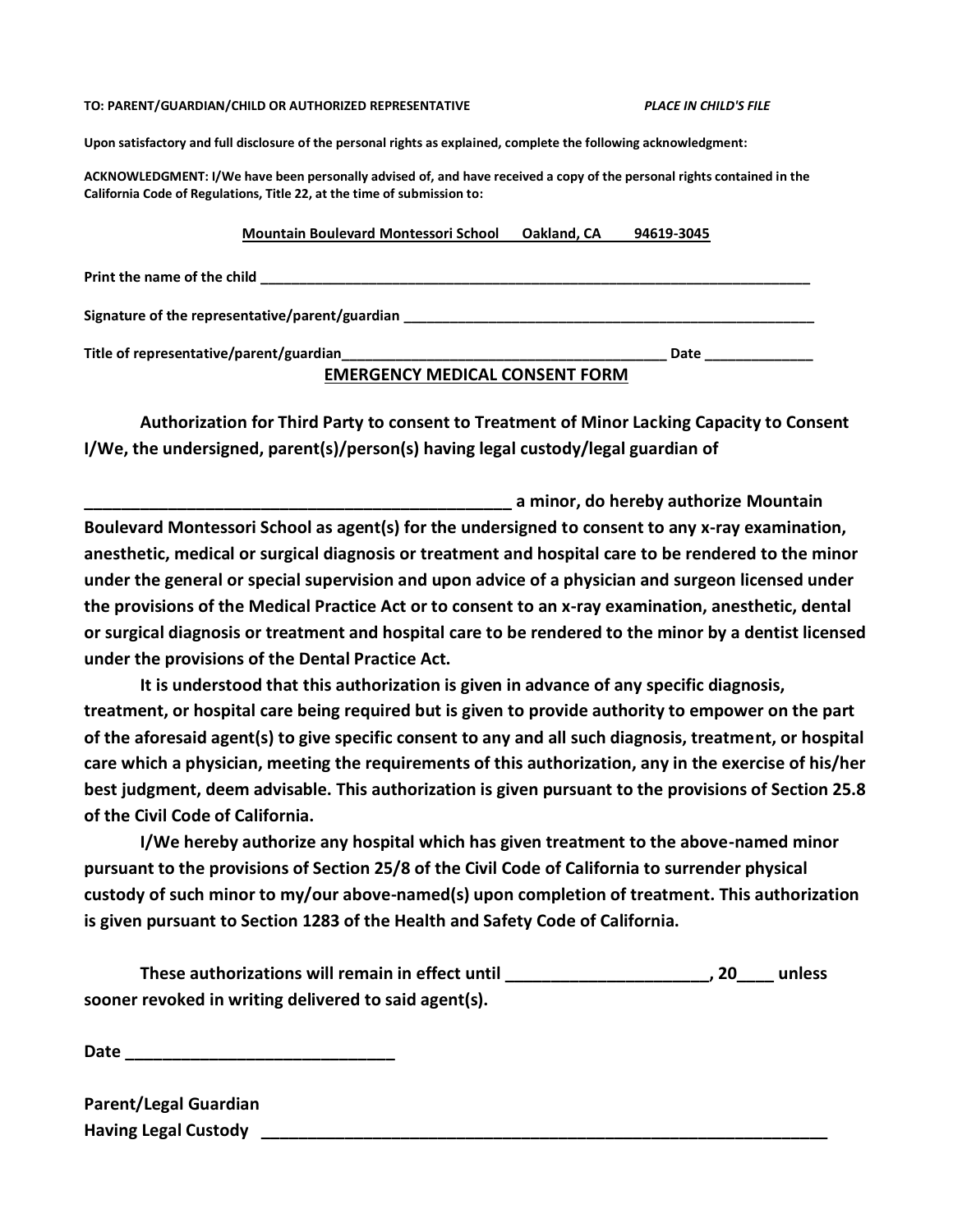| <b>Parent/Legal Guardian</b> |  |  |
|------------------------------|--|--|
| <b>Having Legal Custody</b>  |  |  |
|                              |  |  |
| If signed by other than      |  |  |
| parent indicate relationship |  |  |

# **Check List for the 1 st Day of School**

**\*** Tuition Check, Last Month's Deposit & Material Fees

**\*** Immunization records completed, up-to-date, sign by physician

**\*** All paperwork completed including agreement, enrollment information signed using full signature

\* All contact numbers and addresses (home, work, cell, e-mail)

\* Lunch box (with Your child's name on it)

- \* Ice pack, if necessary
- \* Labeled containers
- \* Heat-up items placed on heat-up tray

\* Items for the cubby (please label all items with Your child's name)

- \* Small blanket for napping
- \* Large, zip-lock bag with a change of clothing
- \* Diapers, wipes, ointment (if needed)
- \* Picture of your child for their cubby
- \* Tips for easing any transition issues

\* Try to say a quick good-bye and reassure your child that you will return soon.